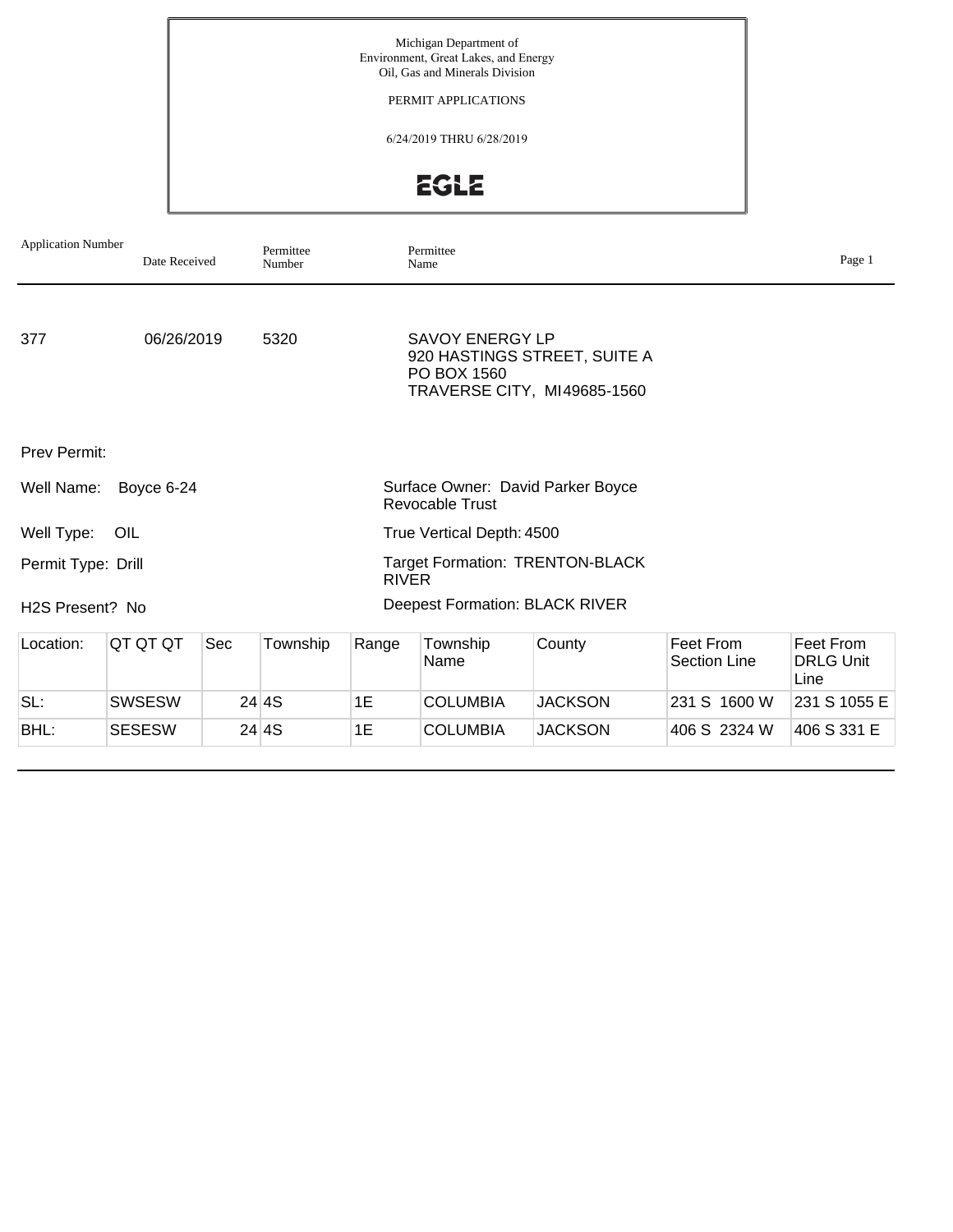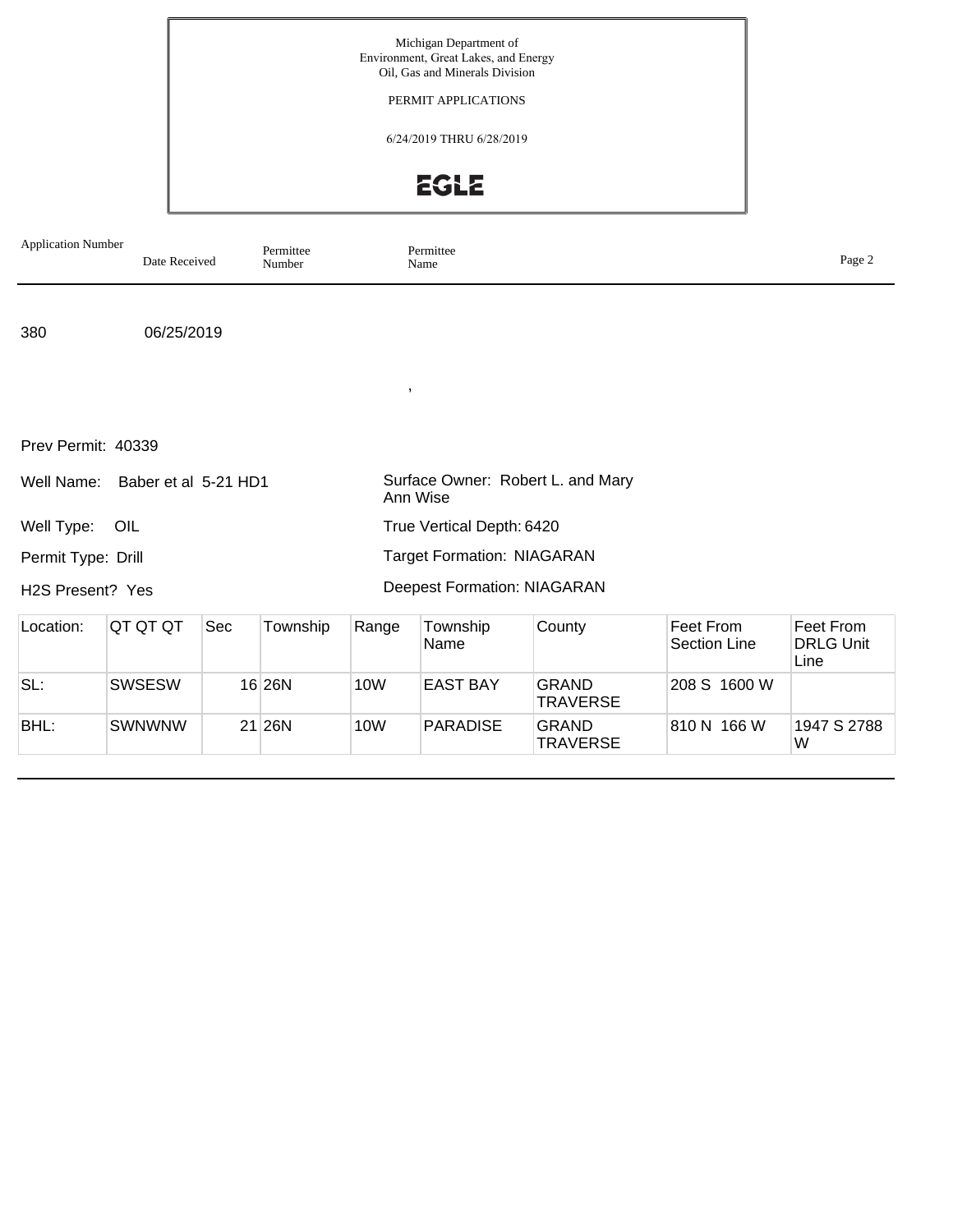|                               |                                 |                            |          | Michigan Department of<br>Oil, Gas and Minerals Division | Environment, Great Lakes, and Energy               |               |                           |                                       |
|-------------------------------|---------------------------------|----------------------------|----------|----------------------------------------------------------|----------------------------------------------------|---------------|---------------------------|---------------------------------------|
|                               |                                 |                            |          | PERMIT LIST                                              |                                                    |               |                           |                                       |
|                               |                                 |                            |          | 6/24/2019 THRU 6/28/2019                                 |                                                    |               |                           |                                       |
|                               |                                 |                            |          | <b>EGLE</b>                                              |                                                    |               |                           |                                       |
| Permit Number                 | <b>Issue Date</b>               | Permittee<br>Number        |          | Permittee<br>Name                                        |                                                    |               | Page 1                    |                                       |
| 61417                         | 6/24/2019                       | 104                        |          | <b>COMPANY</b>                                           | <b>WEST BAY EXPLORATION</b>                        |               |                           |                                       |
|                               |                                 |                            |          |                                                          | 13685 S WEST BAYSHORE DR<br>TRAVERSE CITY, MI49684 |               |                           |                                       |
|                               | API Well No: 21-035-62012-00-00 |                            |          |                                                          |                                                    |               |                           |                                       |
| Prev Permit:                  |                                 |                            |          |                                                          |                                                    |               |                           |                                       |
| Well Name:                    |                                 | <b>CLARE NORTHERN 1-23</b> |          | Group LLC                                                | Surface Owner: Clare Northern                      |               |                           |                                       |
| Well Type:                    | Oil Well                        |                            |          |                                                          | True Vertical Depth: 4150FT                        |               |                           |                                       |
| Permit Type: Drill            |                                 |                            |          |                                                          | <b>Target Formation: DUNDEE</b>                    |               |                           |                                       |
| H <sub>2</sub> S Present? Yes |                                 |                            |          |                                                          | Deepest Formation: GLACIAL DRIFT                   |               |                           |                                       |
| Location:                     | QT QT QT                        | Sec                        | Township | Range                                                    | Township<br>Name                                   | County        | Feet From<br>Section Line | Feet From<br><b>DRLG Unit</b><br>Line |
| SL:                           | <b>SENESW</b>                   |                            | 23 17N   | 4W                                                       | GRANT                                              | <b>CLARE</b>  | 1462 S 2006 W             |                                       |
| BHL:                          | <b>NWSWNW</b>                   |                            | 23 17N   | 4W                                                       | <b>GRANT</b>                                       | <b>CLARE</b>  | 1775 N 435 W              | 453 N 435 W                           |
| 61418                         | 6/27/2019                       | 6310                       |          |                                                          | <b>CORE ENERGY LLC</b>                             |               |                           |                                       |
|                               |                                 |                            |          |                                                          | 1011 NOTEWARE DRIVE<br>TRAVERSE CITY, MI49686      |               |                           |                                       |
|                               | API Well No: 21-137-61186-01-00 |                            |          |                                                          |                                                    |               |                           |                                       |
| Prev Permit: 61186            |                                 |                            |          |                                                          |                                                    |               |                           |                                       |
| Well Name:                    |                                 | CHESTER 16 UNIT 8-16       |          |                                                          | Surface Owner: JEFF WEAVER                         |               |                           |                                       |
| Well Type:                    | Other Injection Well            |                            |          |                                                          | True Vertical Depth: 6356FT                        |               |                           |                                       |
| Permit Type: Convert          |                                 |                            |          |                                                          | <b>Target Formation: A-1 CARBONATE</b>             |               |                           |                                       |
| H2S Present? No               |                                 |                            |          |                                                          | Deepest Formation: GLACIAL DRIFT                   |               |                           |                                       |
| Location:                     | QT QT QT                        | Sec                        | Township | Range                                                    | Township<br>Name                                   | County        | Feet From<br>Section Line | Feet From<br><b>DRLG Unit</b><br>Line |
| SL:                           | <b>NENWNE</b>                   |                            | $21$ 30N | 2W                                                       | <b>CHESTER</b>                                     | <b>OTSEGO</b> | 195 N 1405 E              |                                       |
| BHL:                          | <b>SESWSE</b>                   |                            | 16 30N   | 2W                                                       | <b>CHESTER</b>                                     | <b>OTSEGO</b> | 237 S 1364 E              | 1556 S 1373                           |

E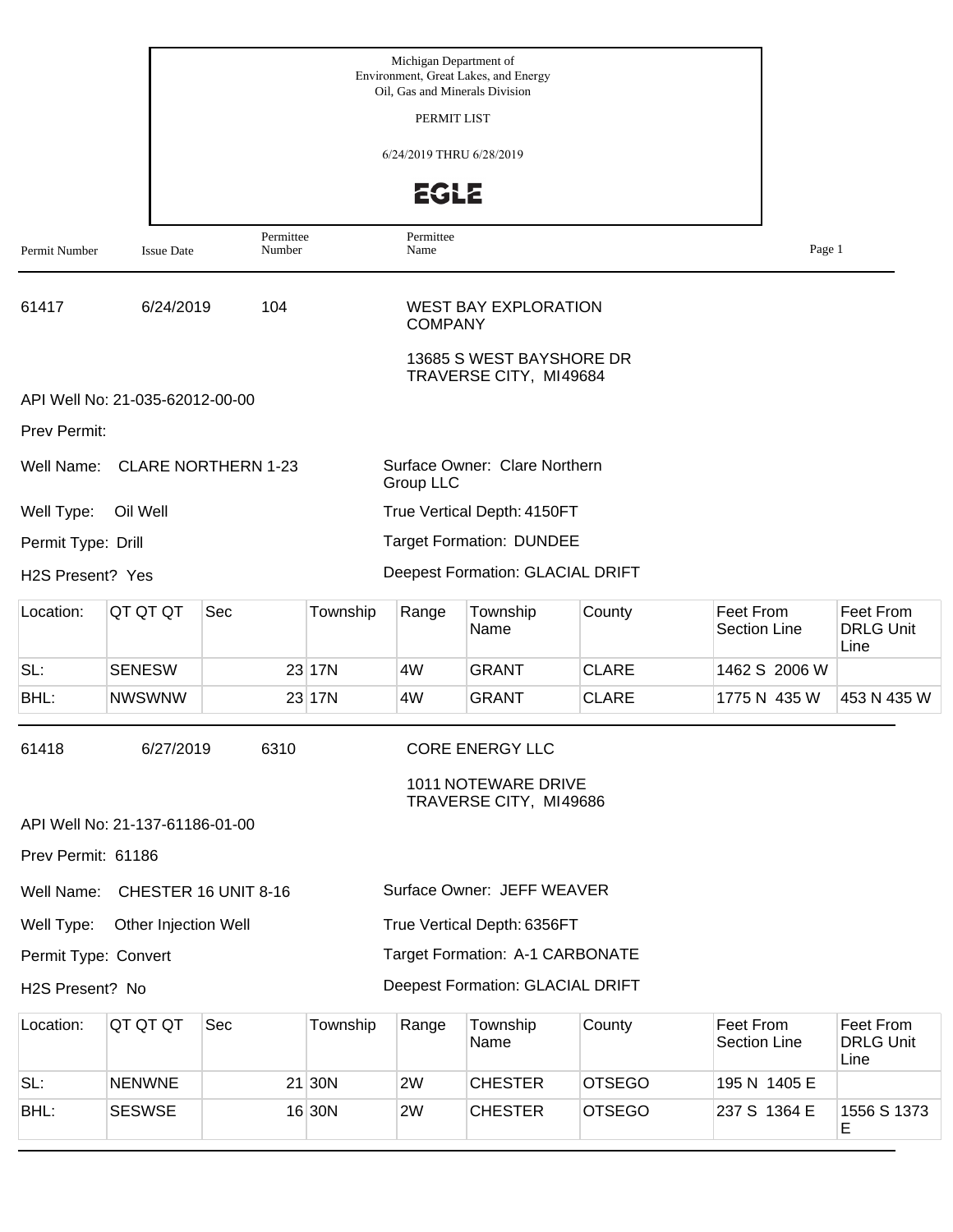|                              |                                 |                     |          | Michigan Department of   | Environment, Great Lakes, and Energy<br>Oil, Gas and Minerals Division                |                |                                  |        |                                       |
|------------------------------|---------------------------------|---------------------|----------|--------------------------|---------------------------------------------------------------------------------------|----------------|----------------------------------|--------|---------------------------------------|
|                              |                                 |                     |          | PERMIT LIST              |                                                                                       |                |                                  |        |                                       |
|                              |                                 |                     |          | 6/24/2019 THRU 6/28/2019 |                                                                                       |                |                                  |        |                                       |
|                              |                                 |                     |          | <b>EGLE</b>              |                                                                                       |                |                                  |        |                                       |
| Permit Number                | <b>Issue Date</b>               | Permittee<br>Number |          | Permittee<br>Name        |                                                                                       |                |                                  | Page 2 |                                       |
| 61419                        | 6/28/2019                       | 5320                |          | PO BOX 1560              | <b>SAVOY ENERGY LP</b><br>920 HASTINGS STREET, SUITE A<br>TRAVERSE CITY, MI49685-1560 |                |                                  |        |                                       |
|                              | API Well No: 21-025-62005-01-00 |                     |          |                          |                                                                                       |                |                                  |        |                                       |
| Prev Permit: 61372           |                                 |                     |          |                          |                                                                                       |                |                                  |        |                                       |
| Well Name:                   | WEEKS 2-34 SWD                  |                     |          |                          | <b>Surface Owner: EUGENE WEEKS</b><br><b>SR AND SHIRLEY WEEKS</b>                     |                |                                  |        |                                       |
| Well Type:                   | <b>Brine Disposal Well</b>      |                     |          |                          | True Vertical Depth: 2785FT                                                           |                |                                  |        |                                       |
| Permit Type: Deepen          |                                 |                     |          |                          | <b>Target Formation: NIAGARAN</b>                                                     |                |                                  |        |                                       |
| H <sub>2</sub> S Present? No |                                 |                     |          |                          | Deepest Formation: GLACIAL DRIFT                                                      |                |                                  |        |                                       |
| Location:                    | QT QT QT                        | Sec                 | Township | Range                    | Township<br>Name                                                                      | County         | Feet From<br><b>Section Line</b> |        | Feet From<br><b>DRLG Unit</b><br>Line |
| SL:                          | <b>SESENE</b>                   |                     | 34 3S    | 8W                       | <b>LEROY</b>                                                                          | <b>CALHOUN</b> | 2096 N 250 E                     |        |                                       |
| BHL:                         | <b>SESENE</b>                   |                     | 34 3S    | 8W                       | <b>LEROY</b>                                                                          | <b>CALHOUN</b> | 2096 N 250 E                     |        |                                       |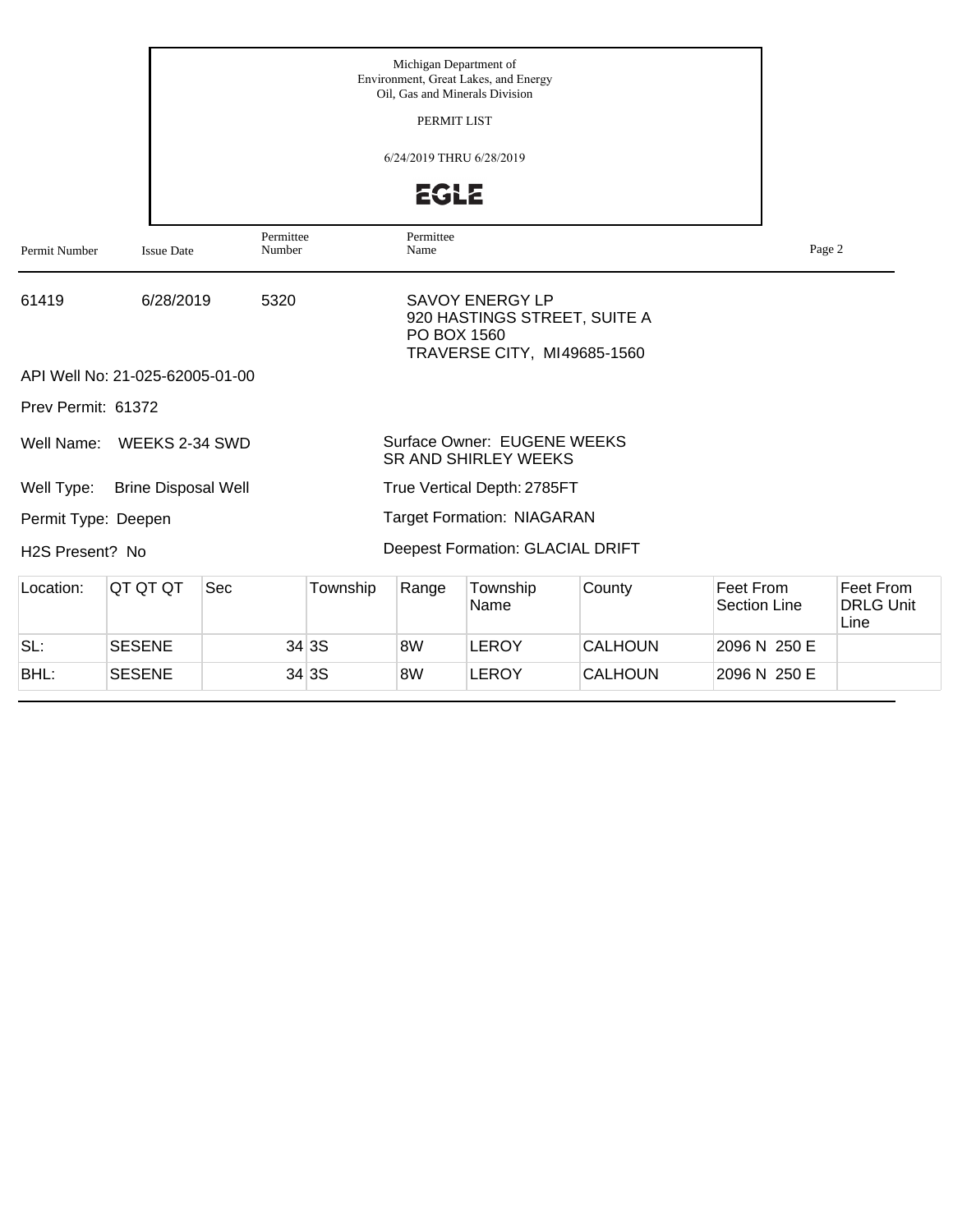UPDATED PERMITS

6/24/2019 THRU 6/28/2019

# **EGLE**

Permit Number Permittee Number Permittee<br>Name Name Page 1

#### **PLUGGING INSTRUCTIONS ISSUED:**

56323 5509 NORTHSTAR ENERGY LLC 1203 EAST 33RD STREET SUITE 200 TULSA, OK 74105

API Well Number: 21-029-56323-00-00

Well Name: FRONTIER SHR 8-30 SWD

Plug Inst. Issue Date: 6/10/2019

| Location | <b>JOT OT OT</b> | <b>Sec</b> | Township | Range | <b>Township Name</b> | County            | <b>Feet From Section</b><br>Line | Feet From DRLG<br>Unit |
|----------|------------------|------------|----------|-------|----------------------|-------------------|----------------------------------|------------------------|
| SL:      | <b>NWSENE</b>    |            | $30$ 32N | 4W    | <b>HUDSON</b>        | <b>CHARLEVOIX</b> | 1827 N 953 E                     |                        |

dia dia dia

Comment: App. to P&A expires 1/1/20.

dia dia dia d

 $2.22222222$ 

9239 491

CONSUMERS ENERGY CO

1945 W PARNALL RD JACKSON, MI 49201

API Well Number: 21-035-09239-00-00

Well Name: M G S C 619

Plug Inst. Issue Date: 5/29/2019

| Location | <b>OT OT OT</b> | <b>Sec Township</b> | Range | Township Name      | County        | <b>Feet From Section</b><br>Line | Feet From DRLG<br>Unit |
|----------|-----------------|---------------------|-------|--------------------|---------------|----------------------------------|------------------------|
| SL:      | <b>CNNE</b>     | 30 <sub>20N</sub>   | 16W   | <b>WINTERFIELD</b> | <b>ICLARE</b> | 1320 S 1320 W                    | 1320 N 1320 E          |

Comment: App. to P&A expires 5/29/20.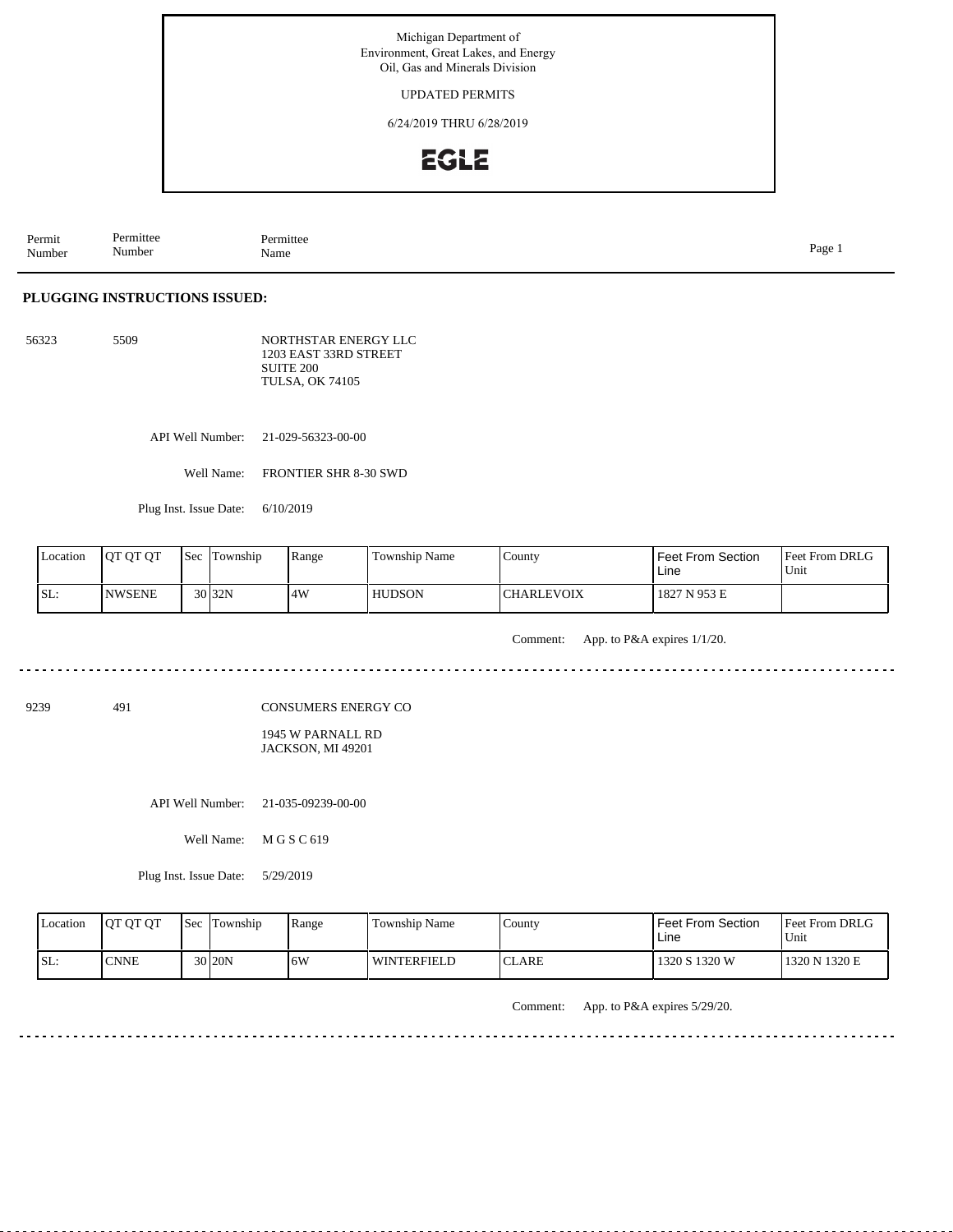UPDATED PERMITS

6/24/2019 THRU 6/28/2019

# EGLE

| Permit<br>Number | Permittee<br>Number    | Permittee<br>Name                                             | Page 2 |
|------------------|------------------------|---------------------------------------------------------------|--------|
| 14325            | 491                    | CONSUMERS ENERGY CO<br>1945 W PARNALL RD<br>JACKSON, MI 49201 |        |
|                  | API Well Number:       | 21-035-14325-00-00                                            |        |
|                  | Well Name:             | MICHIGAN GAS STORAGE CO<br>398                                |        |
|                  | Plug Inst. Issue Date: | 5/29/2019                                                     |        |

| <b>L</b> ocation | <b>IOT OT OT</b> | <b>Sec</b> | Township | Range | <b>Township Name</b> | County | <b>Feet From Section</b><br>Line | Feet From DRLG<br>Unit |
|------------------|------------------|------------|----------|-------|----------------------|--------|----------------------------------|------------------------|
| SL:              | <b>CNNENW</b>    |            | 32 20N   | .6W   | <b>WINTERFIELD</b>   | ICLARE | 660 N 660 E                      | 1660 N 660 E           |

Comment: App. to P&A expires 5/29/20.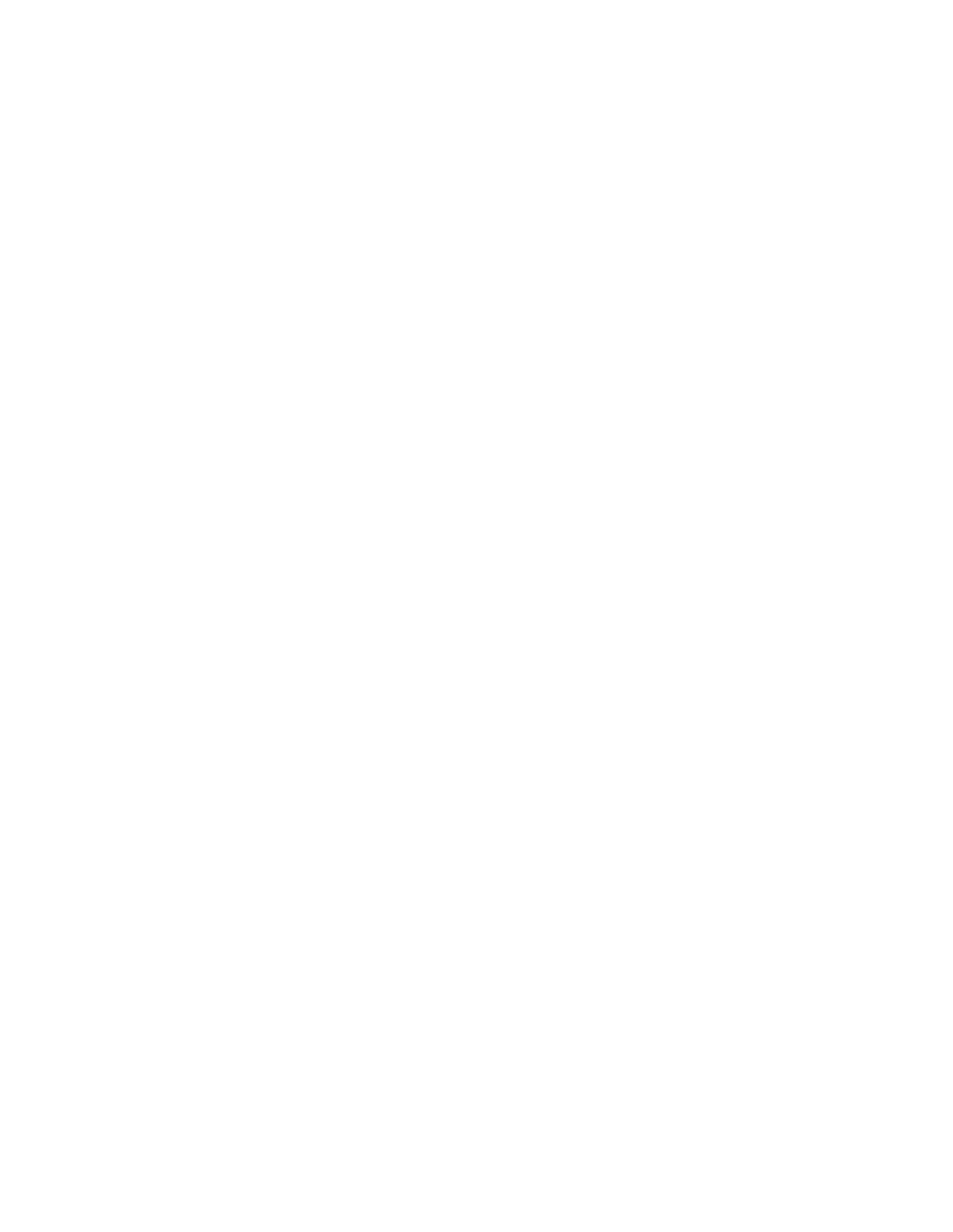### UPDATED PERMITS

6/24/2019 THRU 6/28/2019

# EGLE

| Permit<br>Number | Permittee<br>Number | Permittee<br>Name                                                                                                          |                      |                | Page 10 |
|------------------|---------------------|----------------------------------------------------------------------------------------------------------------------------|----------------------|----------------|---------|
| 61308            | 6498                | <b>WOLVERINE GAS AND OIL</b><br>COMPANY OF MICHIGAN LLC<br>ONE RIVERFRONT PLAZA<br>55 CAMPAU, NW<br>GRAND RAPIDS, MI 49503 |                      |                |         |
|                  | API Well Number:    | 21-077-62011-00-00                                                                                                         |                      |                |         |
|                  | Well Name:          | <b>STURM 28-1</b>                                                                                                          | True Vertical Depth: | $\overline{0}$ |         |
|                  | Plugging Date:      | 5/24/2019                                                                                                                  |                      |                |         |

| Location | <b>IOT OT OT</b> |     | <b>Sec</b> Township | Range | Township Name | County           | Feet From Section<br>Line | <b>Feet From DRLG</b><br>Unit |
|----------|------------------|-----|---------------------|-------|---------------|------------------|---------------------------|-------------------------------|
| SL:      |                  | 281 |                     |       |               | <b>KALAMAZOO</b> | 686 N 2153 W              |                               |
| BHL:     | <b>ISENENW</b>   | 28  |                     |       |               | <b>KALAMAZOO</b> | 687 N 2264 W              | 1638 S 387 E                  |

28250 103

 $\frac{1}{2} \left( \frac{1}{2} \right) \left( \frac{1}{2} \right) \left( \frac{1}{2} \right) \left( \frac{1}{2} \right)$ 

 $\sim$   $\sim$ 

A N R PIPELINE CO

11039 150TH AVE BIG RAPIDS, MI 49307

API Well Number: 21-117-28250-00-00

Well Name: MWPLC W-34

Plugging Date: 5/20/2019

| <b>L</b> ocation | <b>OT OT OT</b> | <b>Sec</b> Township | Range | Township Name   | Countv           | Feet From Section<br>Line | <b>Feet From DRLG</b><br>Unit |
|------------------|-----------------|---------------------|-------|-----------------|------------------|---------------------------|-------------------------------|
| ISL:             | <b>INWNWSE</b>  | 7 12N               | 19W   | <b>WINFIELD</b> | <b>IMONTCALM</b> | 125 N 400 W               | 125 N 400 W                   |

 $\frac{1}{2}$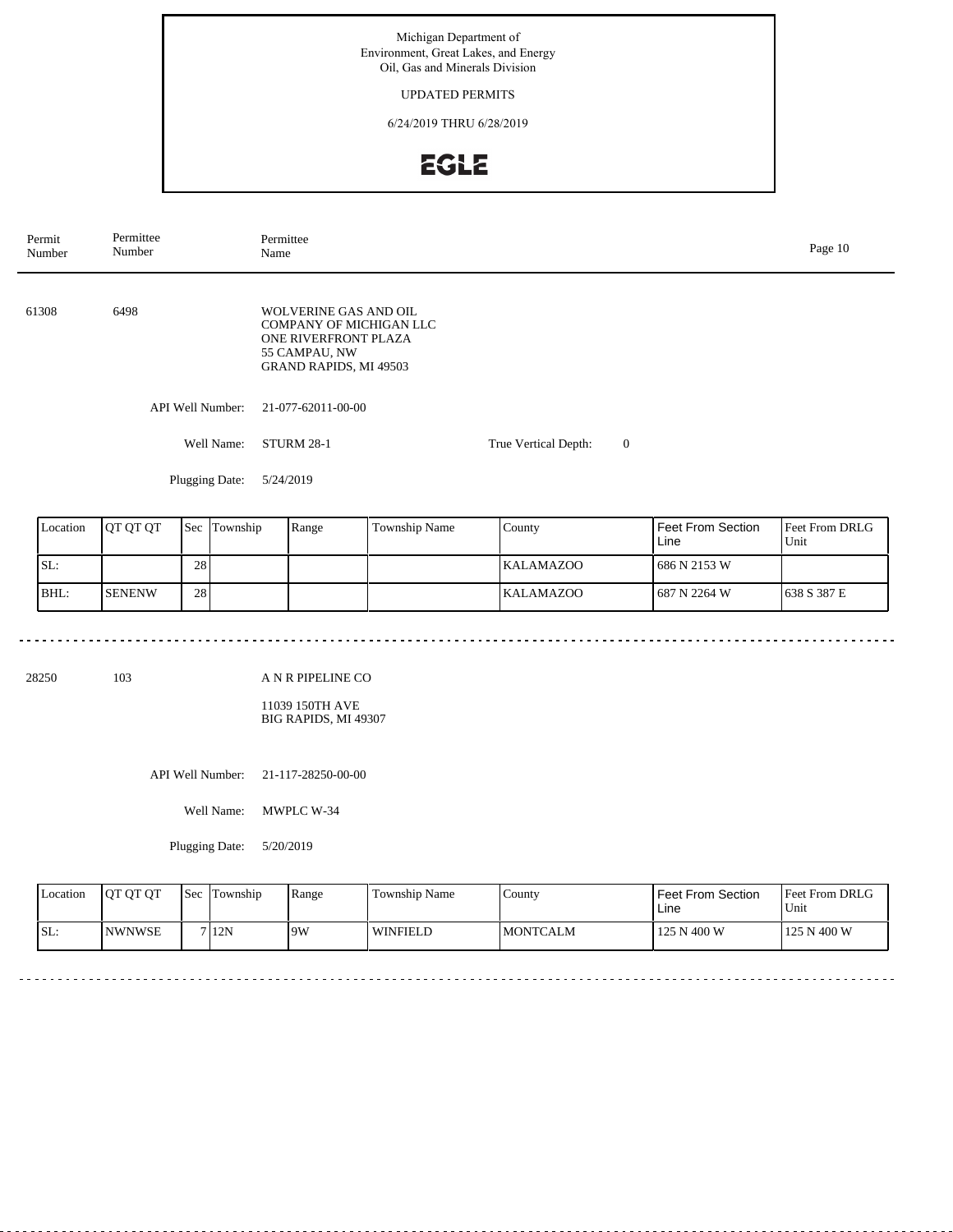## UPDATED PERMITS

6/24/2019 THRU 6/28/2019

# **EGLE**

| Permit<br>Number | Permittee<br>Number            |  | Name             | Permittee                                                             |                               |        |                   |                |  |  |
|------------------|--------------------------------|--|------------------|-----------------------------------------------------------------------|-------------------------------|--------|-------------------|----------------|--|--|
| 57900            | 6361                           |  |                  | 10691 EAST CARTER ROAD<br><b>SUITE 201</b><br>TRAVERSE CITY, MI 49684 | RIVERSIDE ENERGY MICHIGAN LLC |        |                   |                |  |  |
|                  |                                |  | API Well Number: | 21-119-57900-00-00                                                    |                               |        |                   |                |  |  |
|                  | <b>CCR D1-25</b><br>Well Name: |  |                  |                                                                       |                               |        |                   |                |  |  |
|                  |                                |  | Plugging Date:   | 5/15/2019                                                             |                               |        |                   |                |  |  |
| Location         | QT QT QT                       |  | Sec Township     | Range                                                                 | Township Name                 | County | Feet From Section | Feet From DRLG |  |  |

| Location | <b>IOT OT OT</b> | Sec | Township           | Range | Township Name      | County              | <b>Feet From Section</b><br>Line | <b>Feet From DRLG</b><br>Unit |
|----------|------------------|-----|--------------------|-------|--------------------|---------------------|----------------------------------|-------------------------------|
| ISL:     | Iswswsw          |     | 25 <sub>132N</sub> | 1E    | <b>MONTMORENCY</b> | <b>IMONTMORENCY</b> | 340 S 590 W                      | 340 S 590 W                   |

57901 6361

<u>. . . . . . .</u>

RIVERSIDE ENERGY MICHIGAN LLC 10691 EAST CARTER ROAD SUITE 201 TRAVERSE CITY, MI 49684

API Well Number: 21-119-57901-00-00

Well Name: CCR D4-36

| Location | <b>IOT OT OT</b> | l Sec | Township           | Range | Township Name | County       | <b>Feet From Section</b><br>Line | <b>Feet From DRLG</b><br>Unit |
|----------|------------------|-------|--------------------|-------|---------------|--------------|----------------------------------|-------------------------------|
| SL:      | <b>NWSESE</b>    |       | 36 <sub>132N</sub> | ΙE    | MONTMORENCY   | IMONTMORENCY | 720 S 780 E                      | 720 S 530 W                   |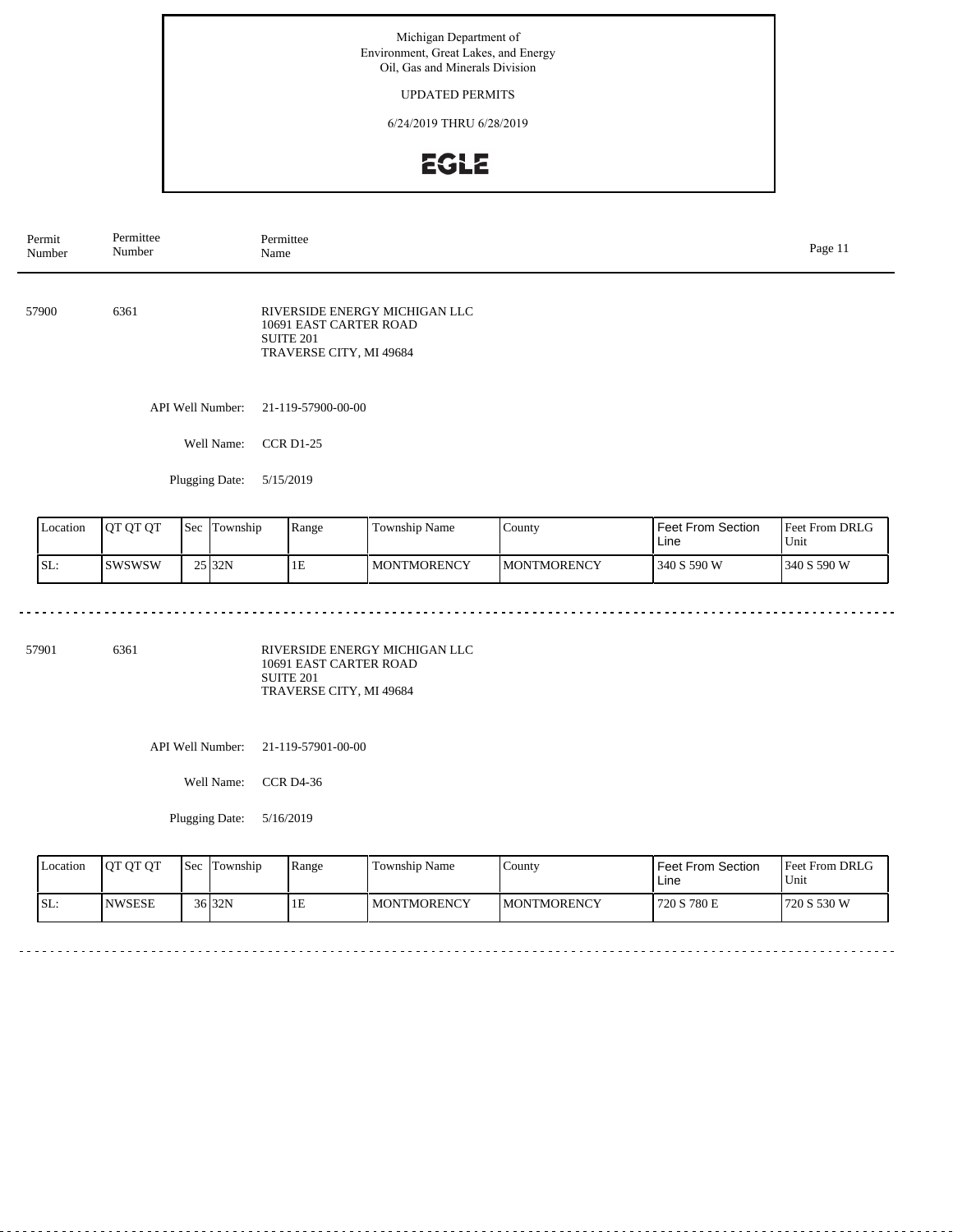### UPDATED PERMITS

6/24/2019 THRU 6/28/2019

## EGLE

| Permit<br>Number | Permittee<br>Number | Permittee<br>Name |                                                                                                            |               |        |                   | Page 12        |  |
|------------------|---------------------|-------------------|------------------------------------------------------------------------------------------------------------|---------------|--------|-------------------|----------------|--|
| 57934            | 6361                |                   | RIVERSIDE ENERGY MICHIGAN LLC<br>10691 EAST CARTER ROAD<br>SUITE <sub>201</sub><br>TRAVERSE CITY, MI 49684 |               |        |                   |                |  |
|                  |                     | API Well Number:  | 21-119-57934-00-00                                                                                         |               |        |                   |                |  |
|                  |                     | Well Name:        | <b>CCR D3-25</b>                                                                                           |               |        |                   |                |  |
|                  |                     | Plugging Date:    | 5/15/2019                                                                                                  |               |        |                   |                |  |
| Location         | QT QT QT            | Sec Township      | Range                                                                                                      | Township Name | County | Feet From Section | Feet From DRLG |  |

| Location | <b>IOT OT OT</b> | Sec | Township           | Range | Township Name      | County              | <b>Feet From Section</b><br>Line | <b>Feet From DRLG</b><br>Unit |
|----------|------------------|-----|--------------------|-------|--------------------|---------------------|----------------------------------|-------------------------------|
| ISL:     | <b>ISWSWSE</b>   |     | 25 <sub>132N</sub> | 1E    | <b>MONTMORENCY</b> | <b>IMONTMORENCY</b> | 570 S 2395 E                     | 1570 S 1075 E                 |

57952 6361

RIVERSIDE ENERGY MICHIGAN LLC 10691 EAST CARTER ROAD SUITE 201 TRAVERSE CITY, MI 49684

API Well Number: 21-119-57952-00-00

Well Name: STATE MONTMORENCY & CCR A2-36

Plugging Date: 5/15/2019

| Location | <b>IOT OT OT</b> | <b>Sec</b> | Township | Range | Township Name      | County              | Feet From Section<br>Line | <b>Feet From DRLG</b><br>Unit |
|----------|------------------|------------|----------|-------|--------------------|---------------------|---------------------------|-------------------------------|
| SL:      | <b>ISWNENW</b>   |            | $36$ 32N | 1E    | <b>MONTMORENCY</b> | <b>IMONTMORENCY</b> | 660 N 1535 W              | 1654 S 1080 E                 |

<u>. . . . . . . . . . . . .</u>

 $-$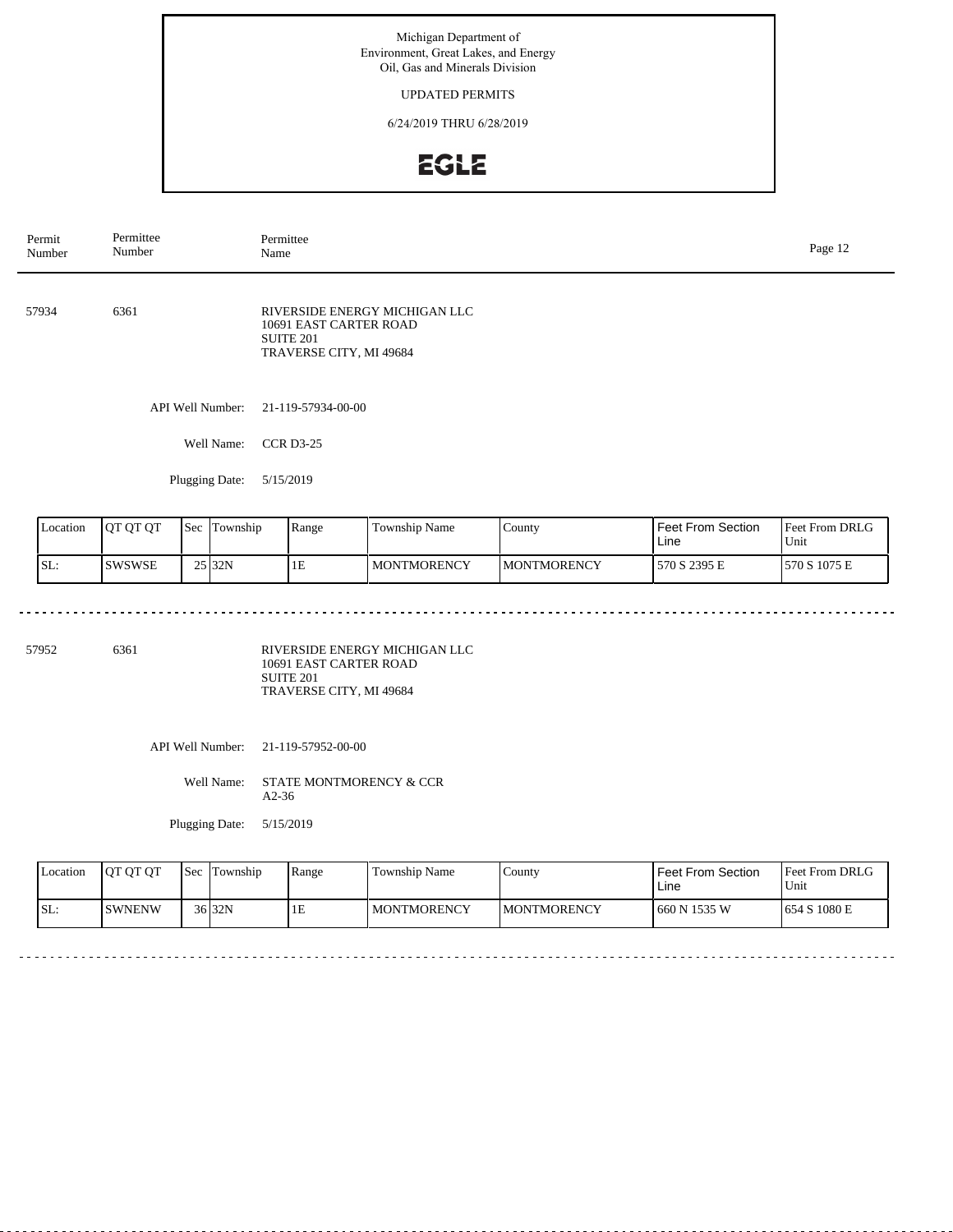## UPDATED PERMITS

6/24/2019 THRU 6/28/2019

# **EGLE**

| Permit<br>Number | Permittee<br>Number      | Permittee<br>Name |                                                                                    |        |                   |                |  |  |  |
|------------------|--------------------------|-------------------|------------------------------------------------------------------------------------|--------|-------------------|----------------|--|--|--|
| 58007            | 6361                     | <b>SUITE 201</b>  | RIVERSIDE ENERGY MICHIGAN LLC<br>10691 EAST CARTER ROAD<br>TRAVERSE CITY, MI 49684 |        |                   |                |  |  |  |
|                  | API Well Number:         |                   | 21-119-58007-00-00                                                                 |        |                   |                |  |  |  |
|                  | Well Name:               | <b>CCR A2-25</b>  |                                                                                    |        |                   |                |  |  |  |
|                  | Plugging Date:           | 5/16/2019         |                                                                                    |        |                   |                |  |  |  |
| Location         | QT QT QT<br>Sec Township | Range             | Township Name                                                                      | County | Feet From Section | Feet From DRLG |  |  |  |

| Location | <b>IOT OT OT</b> | Sec | Township | Range | Township Name | County              | <b>Feet From Section</b><br>Line | <b>Feet From DRLG</b><br>Unit |
|----------|------------------|-----|----------|-------|---------------|---------------------|----------------------------------|-------------------------------|
| ISL:     | <b>ISENENW</b>   |     | 25 32N   | 1E    | MONTMORENCY   | <b>IMONTMORENCY</b> | 1955 N 2365 W                    | 362 S 1051 W                  |

58008 6361

<u>. . . . . . . .</u>

RIVERSIDE ENERGY MICHIGAN LLC 10691 EAST CARTER ROAD SUITE 201 TRAVERSE CITY, MI 49684

API Well Number: 21-119-58008-00-00

Well Name: CCR C2-25

| Location | <b>IOT OT OT</b> | <b>Sec Township</b> | Range | Township Name | County              | <b>Feet From Section</b><br>Line | <b>Feet From DRLG</b><br>Unit |
|----------|------------------|---------------------|-------|---------------|---------------------|----------------------------------|-------------------------------|
| SL:      | ISWNESW          | 25 <sub>132N</sub>  | TЕ    | MONTMORENCY   | <b>IMONTMORENCY</b> | 1670 S 1945 W                    | 1350 S 636 W                  |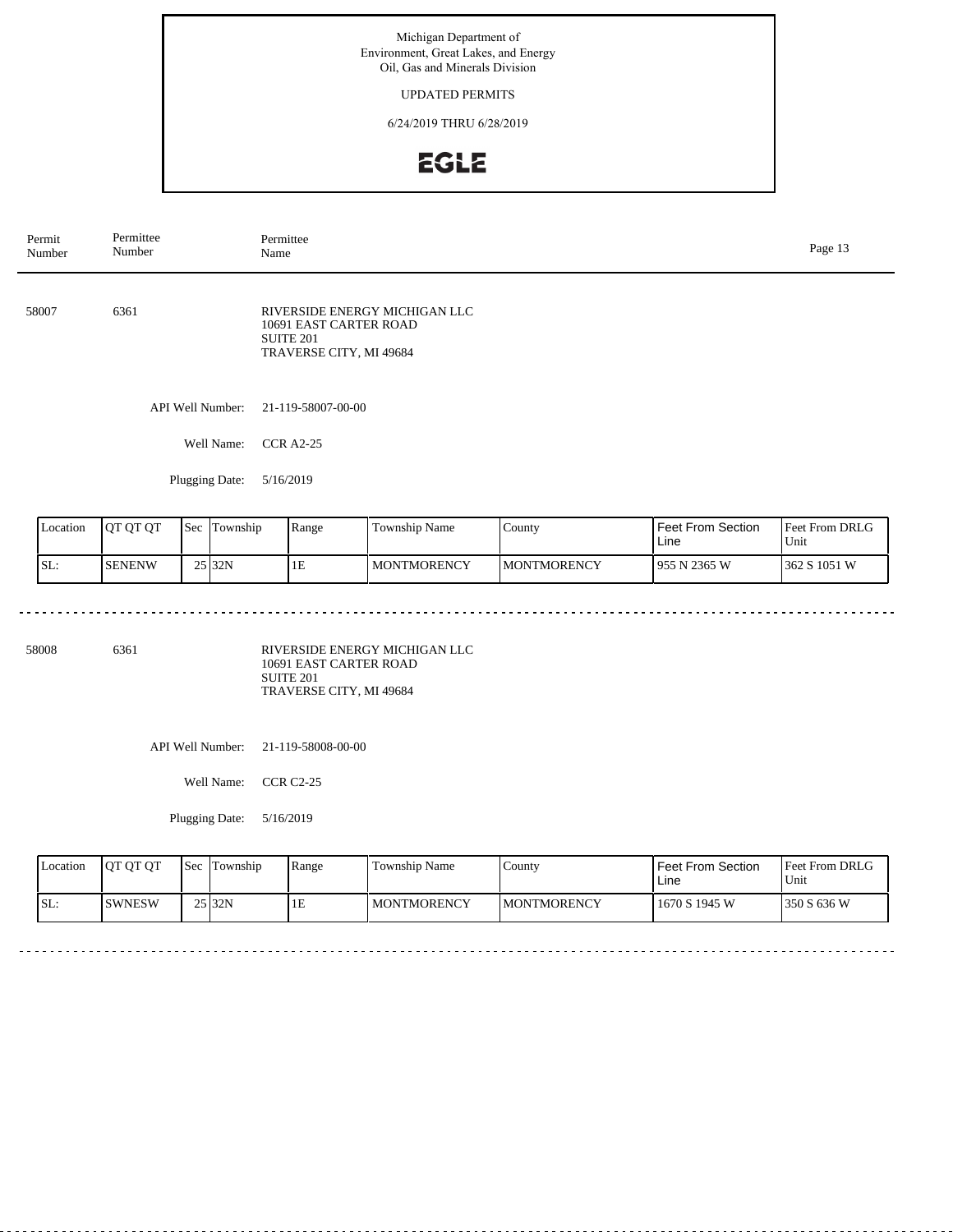## UPDATED PERMITS

6/24/2019 THRU 6/28/2019

## **EGLE**

| Permit<br>Number | Permittee<br>Number                 | Permittee<br>Name                                          |                                                                       |                               |                  |                   | Page 14                                 |
|------------------|-------------------------------------|------------------------------------------------------------|-----------------------------------------------------------------------|-------------------------------|------------------|-------------------|-----------------------------------------|
| 58010            | 6361                                |                                                            | 10691 EAST CARTER ROAD<br><b>SUITE 201</b><br>TRAVERSE CITY, MI 49684 | RIVERSIDE ENERGY MICHIGAN LLC |                  |                   |                                         |
|                  | API Well Number:                    |                                                            | 21-119-58010-00-00                                                    |                               |                  |                   |                                         |
|                  | Well Name:                          |                                                            | <b>CCR A4-25</b>                                                      |                               |                  |                   |                                         |
|                  | Plugging Date:                      |                                                            | 5/16/2019                                                             |                               |                  |                   |                                         |
| $I$ contion      | $\Delta$ $\sigma$ $\sigma$ $\sigma$ | $\int$ $g_{\alpha\alpha}$ $\int$ $T_{\alpha\nu}$ resolving | $D_{\theta}$                                                          | Township Name                 | $C_{\text{out}}$ | East From Cootion | $E_{\text{out}} E_{\text{com}}$ DDI $C$ |

| Location | <b>IOT OT OT</b> | <b>Sec</b> | Township | Range | Township Name | County              | <b>Feet From Section</b><br>Line | <b>Feet From DRLG</b><br>Unit |
|----------|------------------|------------|----------|-------|---------------|---------------------|----------------------------------|-------------------------------|
| SL:      | <b>SENENE</b>    |            | 25 32N   | 1E    | I MONTMORENCY | <b>IMONTMORENCY</b> | 1930 N 390 E                     | 1930 N 390 E                  |

58011 6361

<u>. . . . . . . . . .</u>

RIVERSIDE ENERGY MICHIGAN LLC 10691 EAST CARTER ROAD SUITE 201 TRAVERSE CITY, MI 49684

API Well Number: 21-119-58011-00-00

Well Name: CCR D4-24

| Location | <b>IOT OT OT</b> | l Sec | Township          | Range | Township Name | County              | Feet From Section<br>Line | Feet From DRLG<br>Unit |
|----------|------------------|-------|-------------------|-------|---------------|---------------------|---------------------------|------------------------|
| SL:      | <b>SESESE</b>    |       | 24 <sub>32N</sub> | ĪЕ    | MONTMORENCY   | <b>IMONTMORENCY</b> | 420 S 450 E               | 1420 S 450 E           |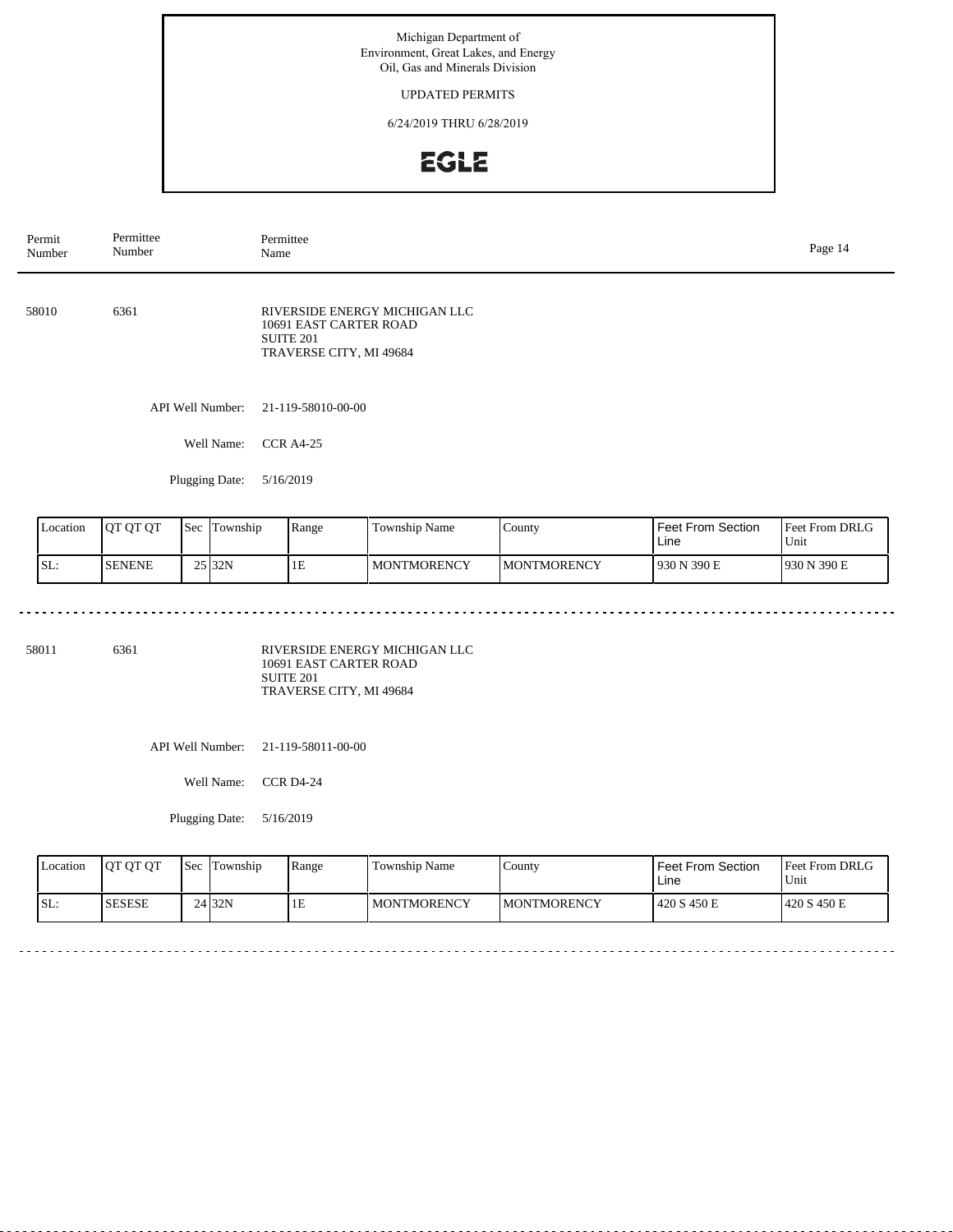### UPDATED PERMITS

6/24/2019 THRU 6/28/2019

## **EGLE**

| Permit<br>Number | Permittee<br>Number |              | Permittee<br>Name                                              |                               |        |                   |                |  |
|------------------|---------------------|--------------|----------------------------------------------------------------|-------------------------------|--------|-------------------|----------------|--|
| 58033            | 6361                |              | 10691 EAST CARTER ROAD<br>SUITE 201<br>TRAVERSE CITY, MI 49684 | RIVERSIDE ENERGY MICHIGAN LLC |        |                   |                |  |
|                  | API Well Number:    |              | 21-119-58033-00-00                                             |                               |        |                   |                |  |
|                  | Well Name:          |              | <b>CCR D4-25</b>                                               |                               |        |                   |                |  |
|                  | Plugging Date:      | 5/15/2019    |                                                                |                               |        |                   |                |  |
| Location         | OT OT OT            | Sec Township | Range                                                          | Township Name                 | County | Feet From Section | Feet From DRLG |  |

| Location | <b>IOT OT OT</b> | Sec | Township           | Range | Township Name      | County              | <b>Feet From Section</b><br>∟ine | <b>Feet From DRLG</b><br>Unit |
|----------|------------------|-----|--------------------|-------|--------------------|---------------------|----------------------------------|-------------------------------|
| ISL:     | <b>INESESE</b>   |     | 25 <sub>132N</sub> | 1E    | <b>MONTMORENCY</b> | <b>IMONTMORENCY</b> | 810 S 450 E                      | 1810 S 450 E                  |

58034 6361

<u>. . . . . . . . .</u>

RIVERSIDE ENERGY MICHIGAN LLC 10691 EAST CARTER ROAD SUITE 201 TRAVERSE CITY, MI 49684

API Well Number: 21-119-58034-00-00

Well Name: CCR D2-24

| Location | <b>IOT OT OT</b> | l Sec | Township          | Range | Township Name | County              | <b>Feet From Section</b><br>Line | Feet From DRLG<br>Unit |
|----------|------------------|-------|-------------------|-------|---------------|---------------------|----------------------------------|------------------------|
| SL:      | ISESESW          |       | 24 <sub>32N</sub> | ĪЕ    | MONTMORENCY   | <b>IMONTMORENCY</b> | 1350 S 2040 W                    | 1350 S 590 E           |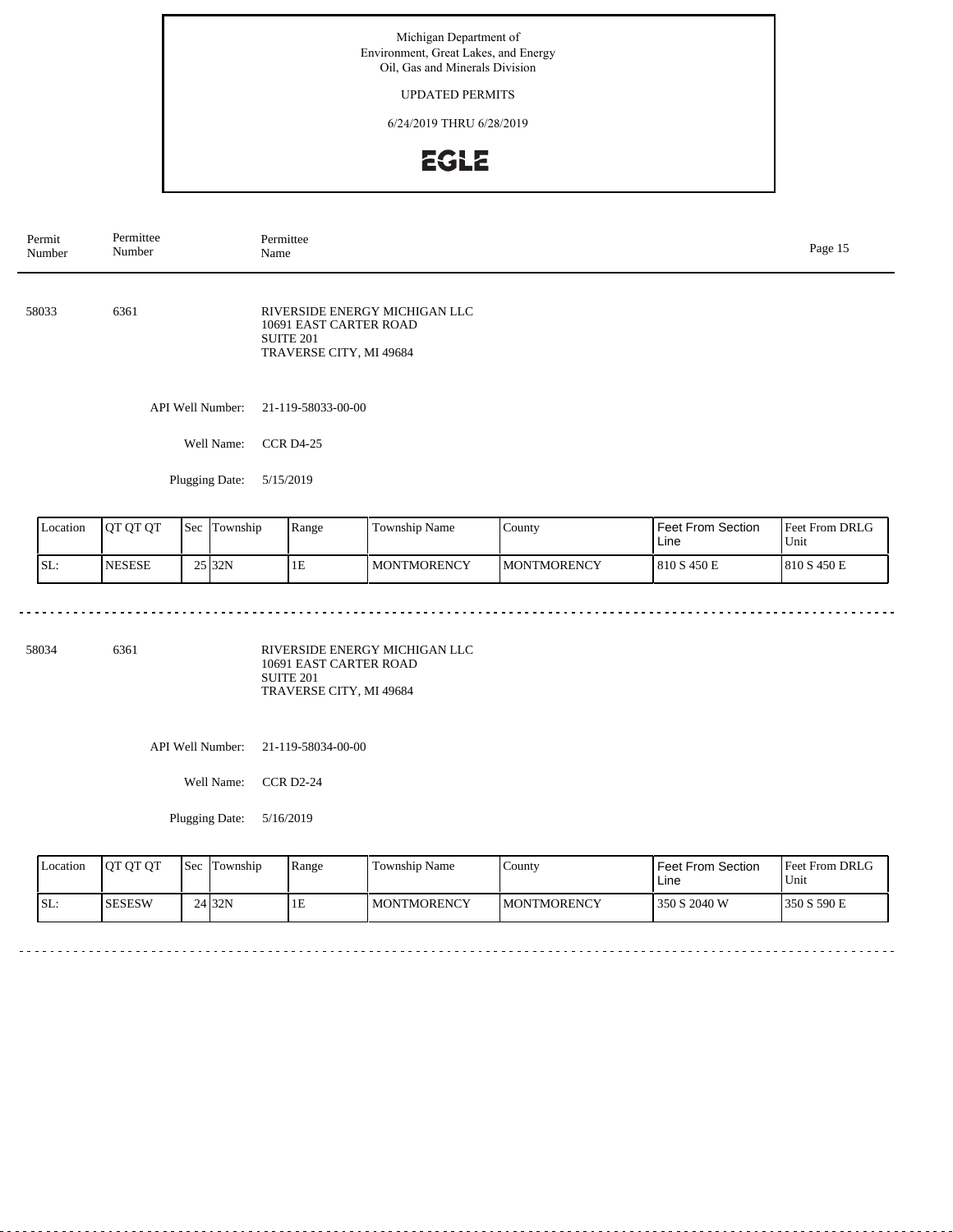## UPDATED PERMITS

6/24/2019 THRU 6/28/2019

# **EGLE**

| Permit<br>Number | Permittee<br>Number | Permittee<br>Name |                                                                       |                               |        |                   | Page 16        |
|------------------|---------------------|-------------------|-----------------------------------------------------------------------|-------------------------------|--------|-------------------|----------------|
| 58035            | 6361                |                   | 10691 EAST CARTER ROAD<br><b>SUITE 201</b><br>TRAVERSE CITY, MI 49684 | RIVERSIDE ENERGY MICHIGAN LLC |        |                   |                |
|                  |                     | API Well Number:  | 21-119-58035-00-00                                                    |                               |        |                   |                |
|                  |                     | Well Name:        | <b>CCR B1-25</b>                                                      |                               |        |                   |                |
|                  |                     | Plugging Date:    | 5/15/2019                                                             |                               |        |                   |                |
| Location         | QT QT QT            | Sec Township      | Range                                                                 | Township Name                 | County | Feet From Section | Feet From DRLG |

| Location | 10T OT OT | <b>Sec</b> | l'I'ownship | Range | Township Name | County              | Feet From Section<br>Line | <b>Feet From DRLG</b><br>Unit |
|----------|-----------|------------|-------------|-------|---------------|---------------------|---------------------------|-------------------------------|
| SL:      | ISWSWNW   |            | 25 32N      | 1E    | MONTMORENCY   | <b>IMONTMORENCY</b> | 2140 N 620 W              | 1515 S 620 W                  |

58088 6361

<u>. . . . . . . .</u>

RIVERSIDE ENERGY MICHIGAN LLC 10691 EAST CARTER ROAD SUITE 201 TRAVERSE CITY, MI 49684

API Well Number: 21-119-58088-00-00

Well Name: CCR D4-23

| Location | <b>IOT OT OT</b> | l Sec | Township           | Range | Township Name | County              | <b>Feet From Section</b><br>Line | Feet From DRLG<br>Unit |
|----------|------------------|-------|--------------------|-------|---------------|---------------------|----------------------------------|------------------------|
| SL:      | ISWSESE          |       | 23 <sub>132N</sub> | ĪЕ    | MONTMORENCY   | <b>IMONTMORENCY</b> | 1500 S 760 E                     | 1500 S 535 W           |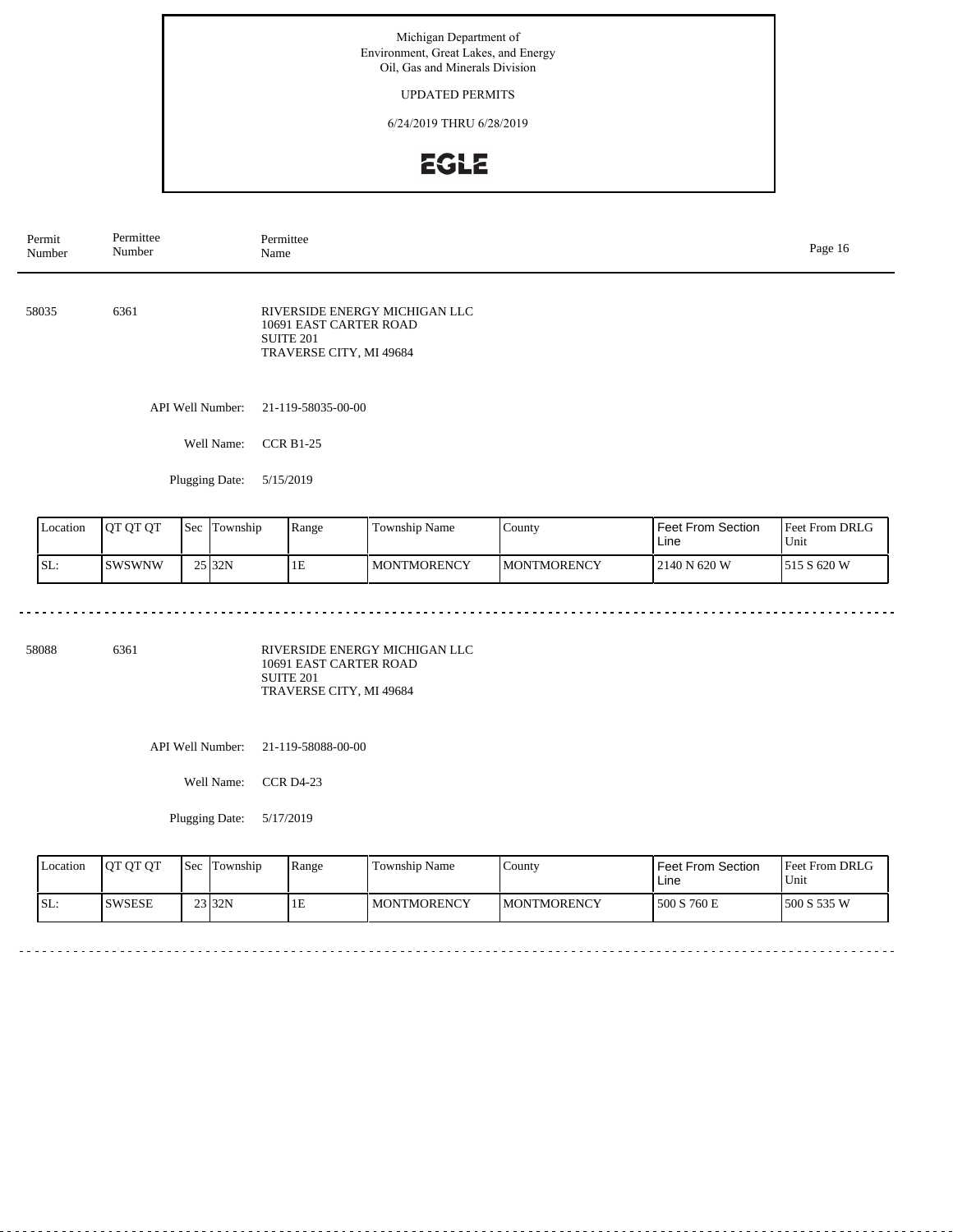UPDATED PERMITS

6/24/2019 THRU 6/28/2019

# **EGLE**

| Permit<br>Number | Permittee<br>Number      | Permittee<br>Name                                                     |                               |        |                   | Page 17        |
|------------------|--------------------------|-----------------------------------------------------------------------|-------------------------------|--------|-------------------|----------------|
| 58378            | 6361                     | 10691 EAST CARTER ROAD<br><b>SUITE 201</b><br>TRAVERSE CITY, MI 49684 | RIVERSIDE ENERGY MICHIGAN LLC |        |                   |                |
|                  | API Well Number:         | 21-119-58378-00-00                                                    |                               |        |                   |                |
|                  | Well Name:               | <b>CCR B3-25</b>                                                      |                               |        |                   |                |
|                  | Plugging Date:           | 5/15/2019                                                             |                               |        |                   |                |
| Location         | QT QT QT<br>Sec Township | Range                                                                 | Township Name                 | County | Feet From Section | Feet From DRLG |

| Location | <b>IOT OT OT</b> | <b>Sec</b> | Township           | Range | Township Name      | County              | <b>Feet From Section</b><br>Line | <b>Feet From DRLG</b><br>Unit |
|----------|------------------|------------|--------------------|-------|--------------------|---------------------|----------------------------------|-------------------------------|
| SL:      | <b>INESWNE</b>   |            | 25 <sub>132N</sub> | ΙE    | <b>MONTMORENCY</b> | <b>IMONTMORENCY</b> | 1770 N 1650 E                    | 1452 N 335 E                  |

58727 6361

<u>. . . . . . . . . .</u>

RIVERSIDE ENERGY MICHIGAN LLC 10691 EAST CARTER ROAD SUITE 201 TRAVERSE CITY, MI 49684

API Well Number: 21-119-58727-00-00

Well Name: CCR D3-23

| <b>Location</b> | <b>OT OT OT</b> | <b>Sec</b> | Township | l Range | Township Name      | County              | <b>Feet From Section</b><br>Line | <b>Feet From DRLG</b><br>Unit |
|-----------------|-----------------|------------|----------|---------|--------------------|---------------------|----------------------------------|-------------------------------|
| ISL:            | <b>INWSWSE</b>  |            | $23$ 32N | 1E      | <b>MONTMORENCY</b> | <b>IMONTMORENCY</b> | 860 S 1965 E                     | 1860 S 630 W                  |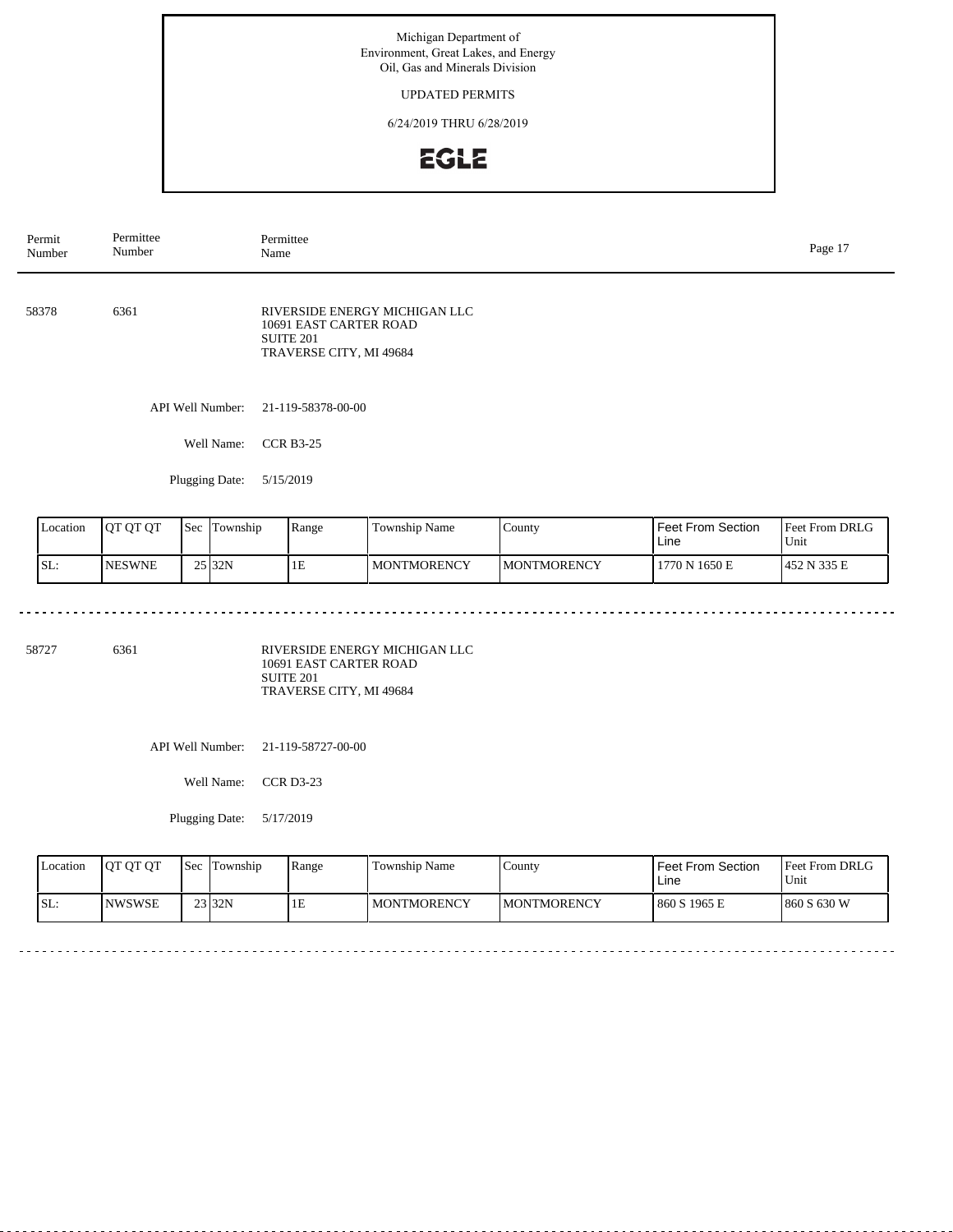## UPDATED PERMITS

6/24/2019 THRU 6/28/2019

# **EGLE**

| Permit<br>Number | Permittee<br>Number             | Permittee<br>Name                                                                               |                      |        |                   |                |  |
|------------------|---------------------------------|-------------------------------------------------------------------------------------------------|----------------------|--------|-------------------|----------------|--|
| 58728            | 6361                            | RIVERSIDE ENERGY MICHIGAN LLC<br>10691 EAST CARTER ROAD<br>SUITE 201<br>TRAVERSE CITY, MI 49684 |                      |        |                   |                |  |
|                  | API Well Number:                | 21-119-58728-00-00                                                                              |                      |        |                   |                |  |
|                  | Well Name:                      | <b>CCR D2-23</b>                                                                                |                      |        |                   |                |  |
|                  | Plugging Date:                  | 5/17/2019                                                                                       |                      |        |                   |                |  |
| Location         | <b>OT OT OT</b><br>Sec Township | Range                                                                                           | <b>Township Name</b> | County | Feet From Section | Feet From DRLG |  |

| Location | <b>IOT OT OT</b> | <b>Sec</b> | Township | Range | Township Name | County              | Feet From Section<br>∟ine | Feet From DRLG<br>Unit |
|----------|------------------|------------|----------|-------|---------------|---------------------|---------------------------|------------------------|
| SL:      | ISWSESW          |            | 23 32N   | ΙÞ    | MONTMORENCY   | <b>IMONTMORENCY</b> | 350 S 1675 W              | 350 S 350 W            |

58729 6361

<u>. . . . . . . . .</u>

RIVERSIDE ENERGY MICHIGAN LLC 10691 EAST CARTER ROAD SUITE 201 TRAVERSE CITY, MI 49684

API Well Number: 21-119-58729-00-00

Well Name: CCR D1-24

| Location | <b>IOT OT OT</b> | <b>Sec</b> | Township | Range | Township Name      | County              | <b>Feet From Section</b><br>Line | Feet From DRLG<br>Unit |
|----------|------------------|------------|----------|-------|--------------------|---------------------|----------------------------------|------------------------|
| ISL:     | ISESWSW          |            | $24$ 32N | 1E    | <b>MONTMORENCY</b> | <b>IMONTMORENCY</b> | 400 S 715 W                      | 1400 S 605 E           |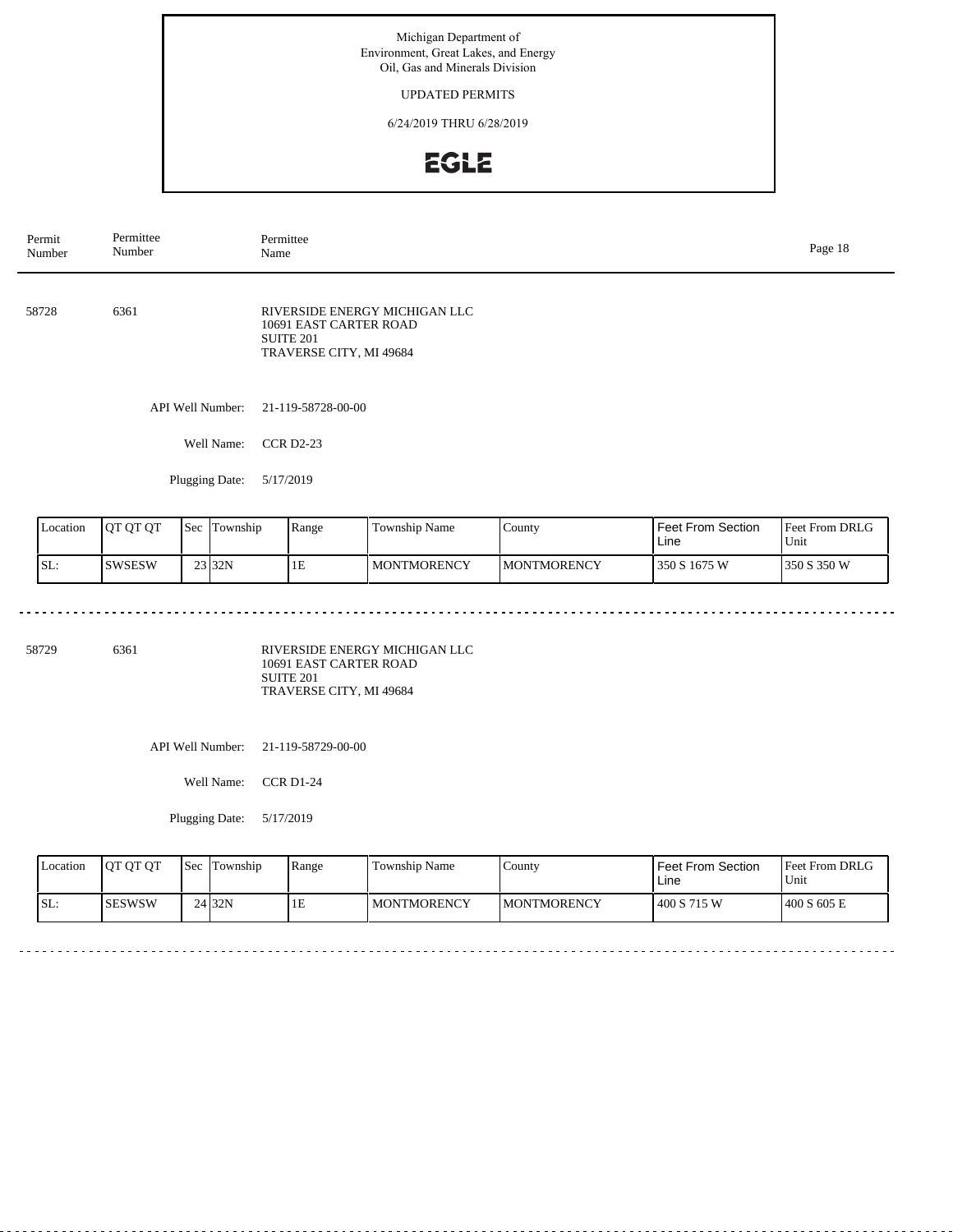### UPDATED PERMITS

6/24/2019 THRU 6/28/2019

# **EGLE**

| Permit<br>Number | Permittee<br>Number             | Permittee<br>Name                                              |                               |        |                   | Page 19        |
|------------------|---------------------------------|----------------------------------------------------------------|-------------------------------|--------|-------------------|----------------|
| 58730            | 6361                            | 10691 EAST CARTER ROAD<br>SUITE 201<br>TRAVERSE CITY, MI 49684 | RIVERSIDE ENERGY MICHIGAN LLC |        |                   |                |
|                  | API Well Number:                | 21-119-58730-00-00                                             |                               |        |                   |                |
|                  | Well Name:                      | <b>CCR C4-24</b>                                               |                               |        |                   |                |
|                  | Plugging Date:                  | 5/15/2019                                                      |                               |        |                   |                |
| Location         | <b>OT OT OT</b><br>Sec Township | Range                                                          | <b>Township Name</b>          | County | Feet From Section | Feet From DRLG |

| Location | <b>JOT OT OT</b> | 'Sec | Township           | Range        | $\sim$<br>Township Name | . County            | <b>Feet From Section</b><br>Line | <b>Feet From DRLG</b><br>Unit |
|----------|------------------|------|--------------------|--------------|-------------------------|---------------------|----------------------------------|-------------------------------|
| ISL:     | <b>ISENESE</b>   |      | 24 <sub>132N</sub> | $\sim$<br>TЕ | <b>MONTMORENCY</b>      | <b>IMONTMORENCY</b> | 1875 S 400 E                     | 575 S 400 E                   |

59380 6361

<u>. . . . . . . . . .</u>

RIVERSIDE ENERGY MICHIGAN LLC 10691 EAST CARTER ROAD SUITE 201 TRAVERSE CITY, MI 49684

API Well Number: 21-119-59380-00-00

Well Name: STATE MONTMORENCY D1-19

Plugging Date: 5/16/2019

| <b>Location</b> | <b>OT OT OT</b> | <b>Sec</b> | Township | Range | Township Name      | County              | l Feet From Section<br>Line | Feet From DRLG<br>Unit |
|-----------------|-----------------|------------|----------|-------|--------------------|---------------------|-----------------------------|------------------------|
| SL:             | Iswswsw         |            | $19$ 32N | 2Е    | <b>MONTMORENCY</b> | <b>IMONTMORENCY</b> | 480 S 630 W                 | 1480 S 630 W           |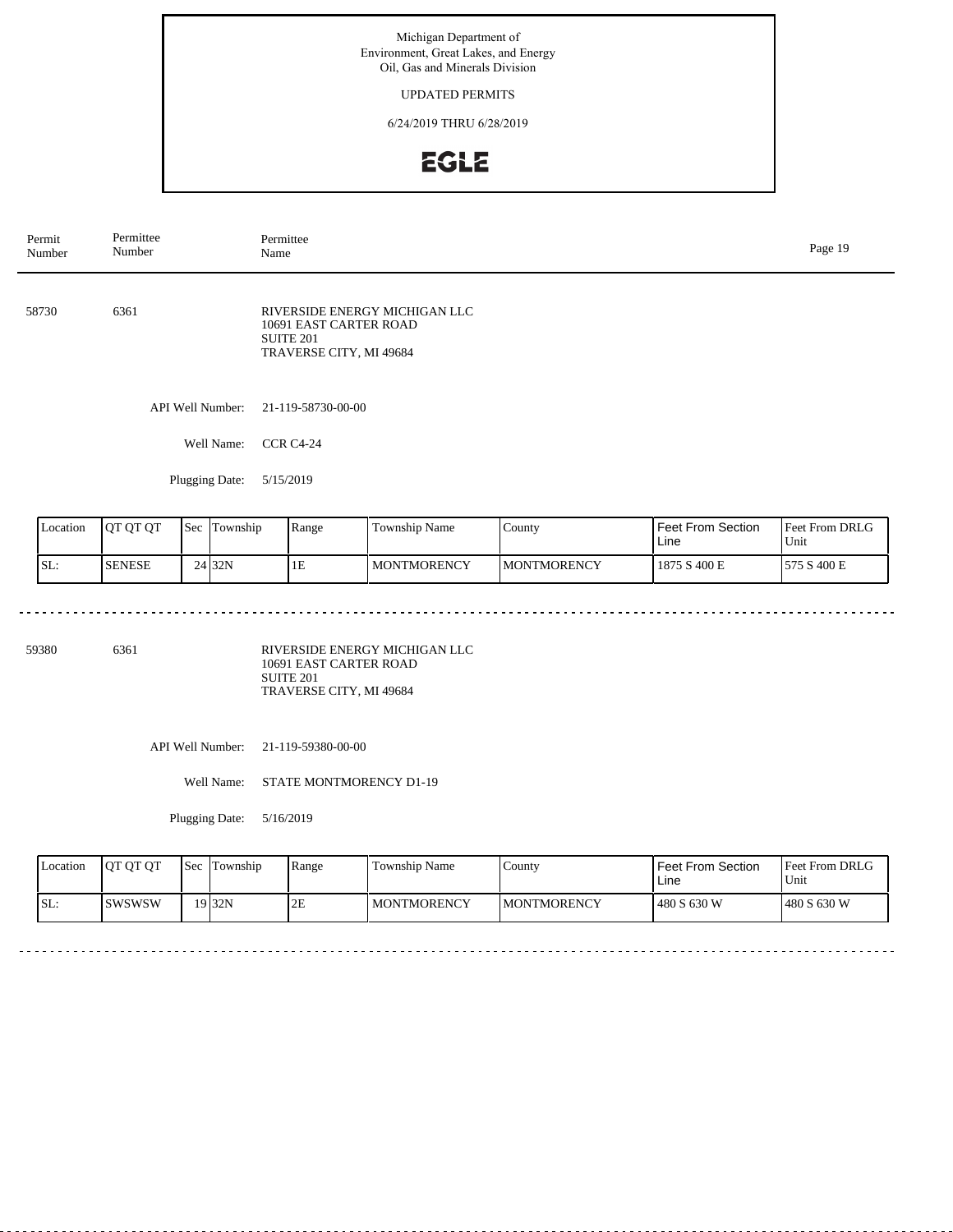### UPDATED PERMITS

6/24/2019 THRU 6/28/2019

# **EGLE**

| Permit<br>Number | Permittee<br>Number | Permittee<br>Page 20<br>Name                                                                           |  |  |  |  |
|------------------|---------------------|--------------------------------------------------------------------------------------------------------|--|--|--|--|
| 59381            | 6361                | RIVERSIDE ENERGY MICHIGAN LLC<br>10691 EAST CARTER ROAD<br><b>SUITE 201</b><br>TRAVERSE CITY, MI 49684 |  |  |  |  |
|                  | API Well Number:    | 21-119-59381-00-00                                                                                     |  |  |  |  |
|                  | Well Name:          | STATE MONTMORENCY C1-19                                                                                |  |  |  |  |
|                  | Plugging Date:      | 5/16/2019                                                                                              |  |  |  |  |
|                  |                     |                                                                                                        |  |  |  |  |

| Location | <b>JOT OT OT</b> | 'Sec | Township | Range | <b>Township Name</b> | $\mathcal{L}$ ounty | Feet From Section<br>Line | <b>Feet From DRLG</b><br>'Unit |
|----------|------------------|------|----------|-------|----------------------|---------------------|---------------------------|--------------------------------|
| SL:      | INWNWSW          |      | 19 32N   | 2E    | <b>MONTMORENCY</b>   | <b>IMONTMORENCY</b> | 2250 S 660 W              | 350 N 660 W                    |

43019 4745

BELDEN AND BLAKE CORP DBA WARD LAKE ENERGY

685 EAST M-32 SUITE 201 GAYLORD, MI 49735

API Well Number: 21-137-43019-00-00

Well Name: WALKER B3-29

Plugging Date: 5/22/2019

| <b>Location</b> | <b>OT OT OT</b> | <b>Sec</b> | Township            | Range | Township Name | County  | Feet From Section<br>∟ine | <b>Feet From DRLG</b><br>Unit |
|-----------------|-----------------|------------|---------------------|-------|---------------|---------|---------------------------|-------------------------------|
| SL:             | <b>NWSWNE</b>   |            | 29 <sub>130</sub> N | 1W    | CHARLTON      | IOTSEGO | 759 S 449 W               | 1546 N 449 W                  |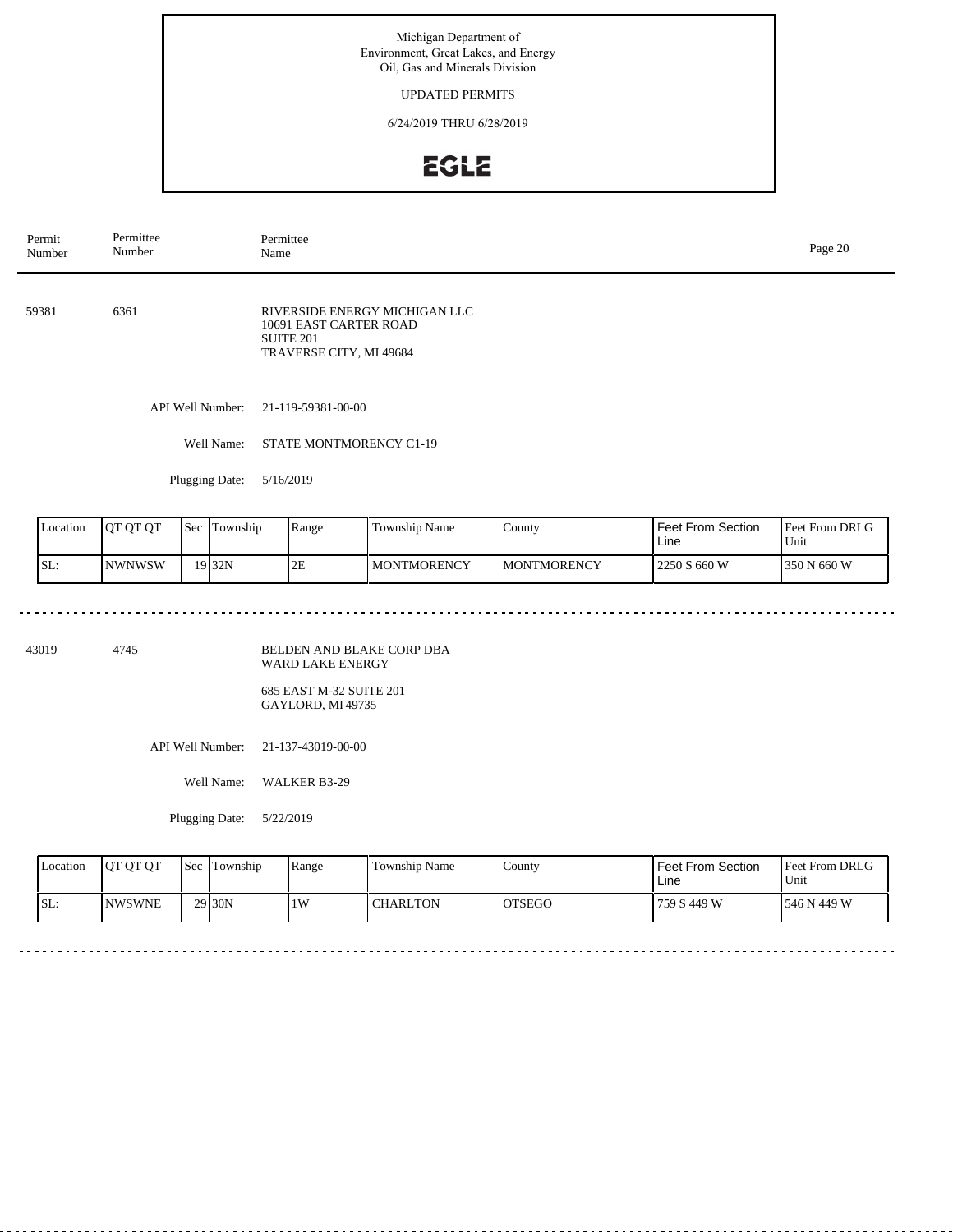### UPDATED PERMITS

6/24/2019 THRU 6/28/2019

# **EGLE**

| Permit<br>Number | Permittee<br>Number |  |                             | Permittee<br>Name                                               |                           |               |                           |                        |  |  |
|------------------|---------------------|--|-----------------------------|-----------------------------------------------------------------|---------------------------|---------------|---------------------------|------------------------|--|--|
| 43021            | 4745                |  |                             | WARD LAKE ENERGY<br>685 EAST M-32 SUITE 201<br>GAYLORD, MI49735 | BELDEN AND BLAKE CORP DBA |               |                           |                        |  |  |
|                  | API Well Number:    |  |                             | 21-137-43021-00-00                                              |                           |               |                           |                        |  |  |
|                  |                     |  | Well Name:                  | WALKER C3-29                                                    |                           |               |                           |                        |  |  |
|                  |                     |  | Plugging Date:<br>5/24/2019 |                                                                 |                           |               |                           |                        |  |  |
| Location         | QT QT QT            |  | Sec Township                | Range                                                           | Township Name             | County        | Feet From Section<br>Line | Feet From DRLG<br>Unit |  |  |
| SL:              | <b>SWNWSE</b>       |  | 29 30N                      | 1W                                                              | <b>CHARLTON</b>           | <b>OTSEGO</b> | 709 N 445 W               | 602 S 445 W            |  |  |

43022 4745

BELDEN AND BLAKE CORP DBA WARD LAKE ENERGY

685 EAST M-32 SUITE 201 GAYLORD, MI 49735

API Well Number: 21-137-43022-00-00

Well Name: WALKER, ET UX D2-29

| <b>Location</b> | <b>OT OT OT</b> | <b>Sec</b> | <b>Township</b> | Range | Township Name   | County  | Feet From Section<br>∟ine | <b>Feet From DRLG</b><br>Unit |
|-----------------|-----------------|------------|-----------------|-------|-----------------|---------|---------------------------|-------------------------------|
| SL:             | <b>NESESW</b>   |            | 29 30N          | 1W    | <b>CHARLTON</b> | IOTSEGO | 750 S 381 E               | 563 N 381 E                   |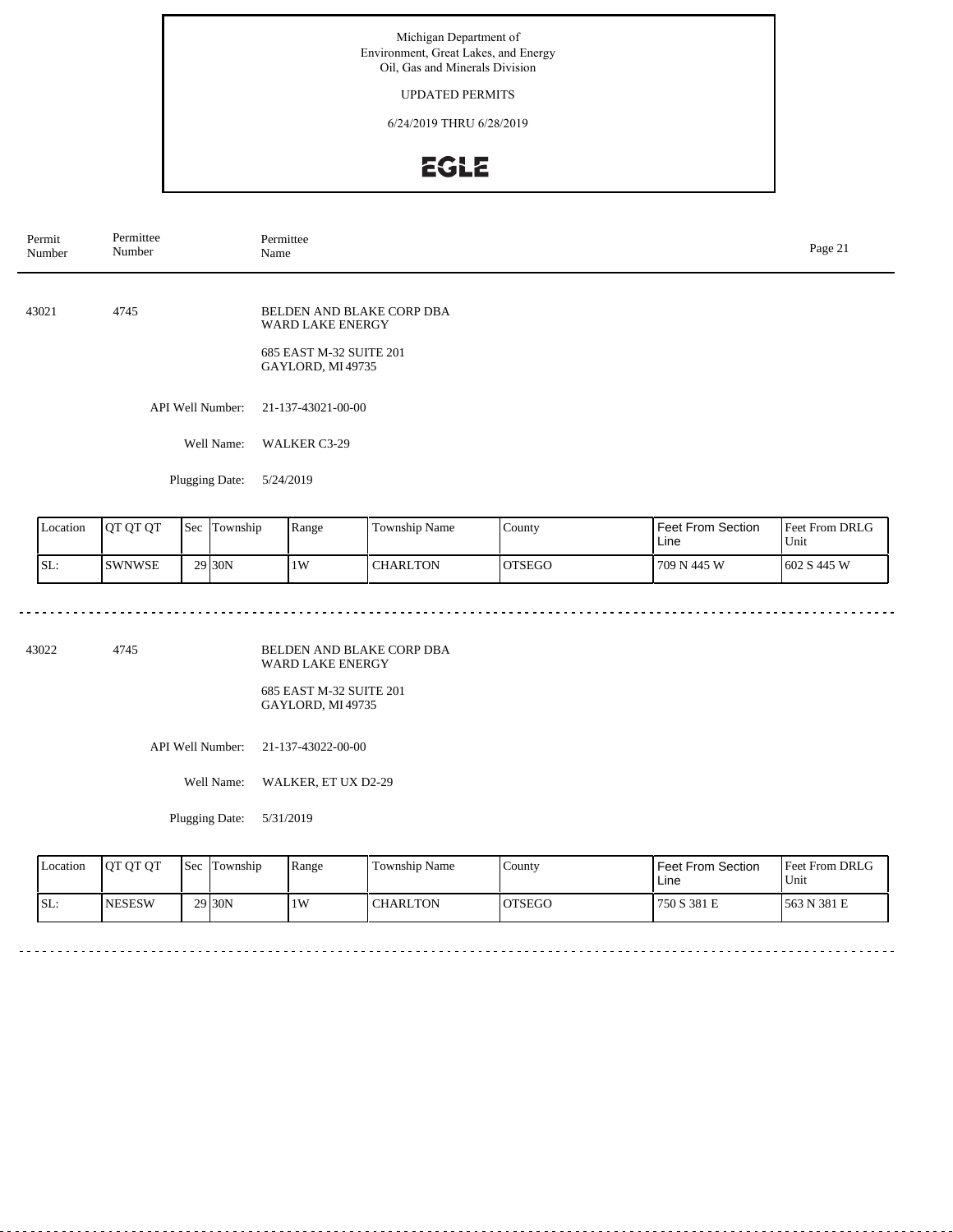## UPDATED PERMITS

6/24/2019 THRU 6/28/2019

# EGLE

| Permit<br>Number | Permittee<br>Number |  |                             | Permittee<br>Name                                                                            |               |        |                           |                        |  |  |
|------------------|---------------------|--|-----------------------------|----------------------------------------------------------------------------------------------|---------------|--------|---------------------------|------------------------|--|--|
| 43023<br>4745    |                     |  |                             | BELDEN AND BLAKE CORP DBA<br>WARD LAKE ENERGY<br>685 EAST M-32 SUITE 201<br>GAYLORD, MI49735 |               |        |                           |                        |  |  |
|                  |                     |  | <b>API Well Number:</b>     | 21-137-43023-00-00                                                                           |               |        |                           |                        |  |  |
|                  |                     |  | Well Name:                  | <b>WALKER D3-29</b>                                                                          |               |        |                           |                        |  |  |
|                  |                     |  | Plugging Date:<br>5/29/2019 |                                                                                              |               |        |                           |                        |  |  |
| Location         | QT QT QT            |  | Sec Township                | Range                                                                                        | Township Name | County | Feet From Section<br>Line | Feet From DRLG<br>Unit |  |  |

| Location | <b>OT OT OT</b> | <b>Sec</b> | lm<br>Fownship     | Range | Township Name   | County        | <b>Feet From Section</b><br>Line | <b>Feet From DRLG</b><br>Unit |
|----------|-----------------|------------|--------------------|-------|-----------------|---------------|----------------------------------|-------------------------------|
| SL:      | ISWSWSE         |            | 29 <sub>30</sub> N | 1W    | <b>CHARLTON</b> | <b>OTSEGO</b> | 1648 S 373 W                     | 1648 S 373 W                  |

53230 6361

<u>. . . . . . . . .</u>

RIVERSIDE ENERGY MICHIGAN LLC 10691 EAST CARTER ROAD SUITE 201 TRAVERSE CITY, MI 49684

API Well Number: 21-137-53230-00-00

Well Name: GULDA A2-29

Plugging Date: 5/6/2019

| Location | <b>OT OT OT</b> | <b>Sec</b> | Township           | Range | Township Name  | County        | <b>Feet From Section</b><br>∟ine | <b>Feet From DRLG</b><br>Unit |
|----------|-----------------|------------|--------------------|-------|----------------|---------------|----------------------------------|-------------------------------|
| ISL:     | ISWNENW         |            | 29 <sub>132N</sub> | 3W    | <b>CORWITH</b> | <b>OTSEGO</b> | 800 N 750 E                      | 1493 S 750 E                  |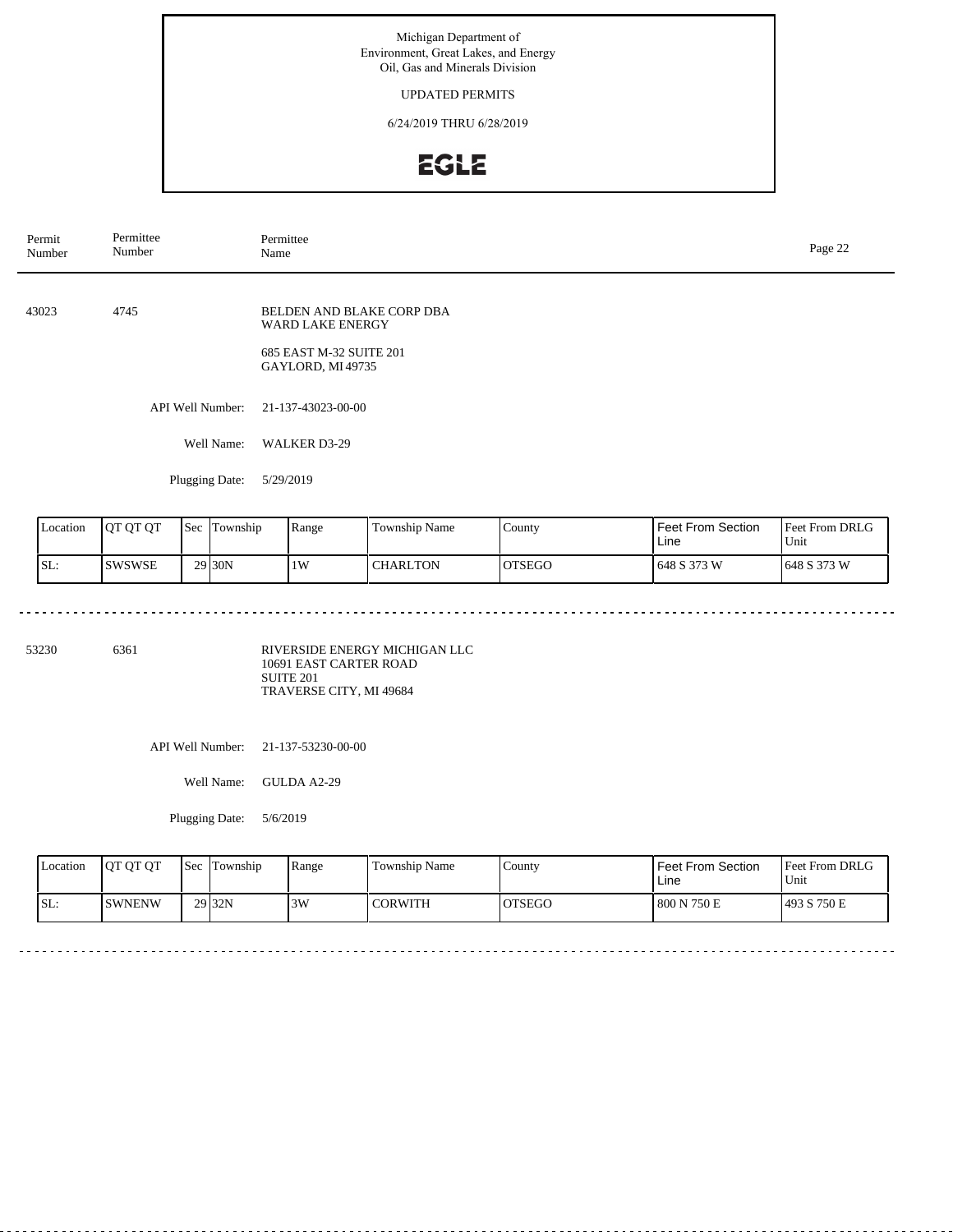UPDATED PERMITS

6/24/2019 THRU 6/28/2019

## **EGLE**

Permit Number Permittee Number Permittee<br>Name Page 23<br>Name Page 23

### **APPLICATIONS TO CHANGE WELL STATUS:**

9580 47

SUMMIT PETROLEUM COMPANY LLC 102 WEST FRONT STREET SUITE 200 TRAVERSE CITY, MI 49684

API Well Number: 21-133-09580-01-00

Well Name: MUND, JOHN 1

Approval Date: 6/3/2019

| Location | <b>JOT OT OT</b> | <b>Sec</b> | Township | Range | Township Name   | County         | Feet From Section<br>Line | <b>Feet From DRLG</b><br>Unit |
|----------|------------------|------------|----------|-------|-----------------|----------------|---------------------------|-------------------------------|
| SL:      | N2NESE           |            | 5 I 17 N | 10W   | <b>RICHMOND</b> | <b>OSCEOLA</b> | 330 N 660 E               | 330 N 660 E                   |

Proposed Rework: ACOWS to Repair Casing or Squeeze Cement Comment: ACOWS to locate casing leak, squeeze cement, drill out ACOWS to Repair Casing or Squeeze Cement Comment:

cement, and put well back on production, expires 6/3/20.

 $\sim$   $\sim$   $\sim$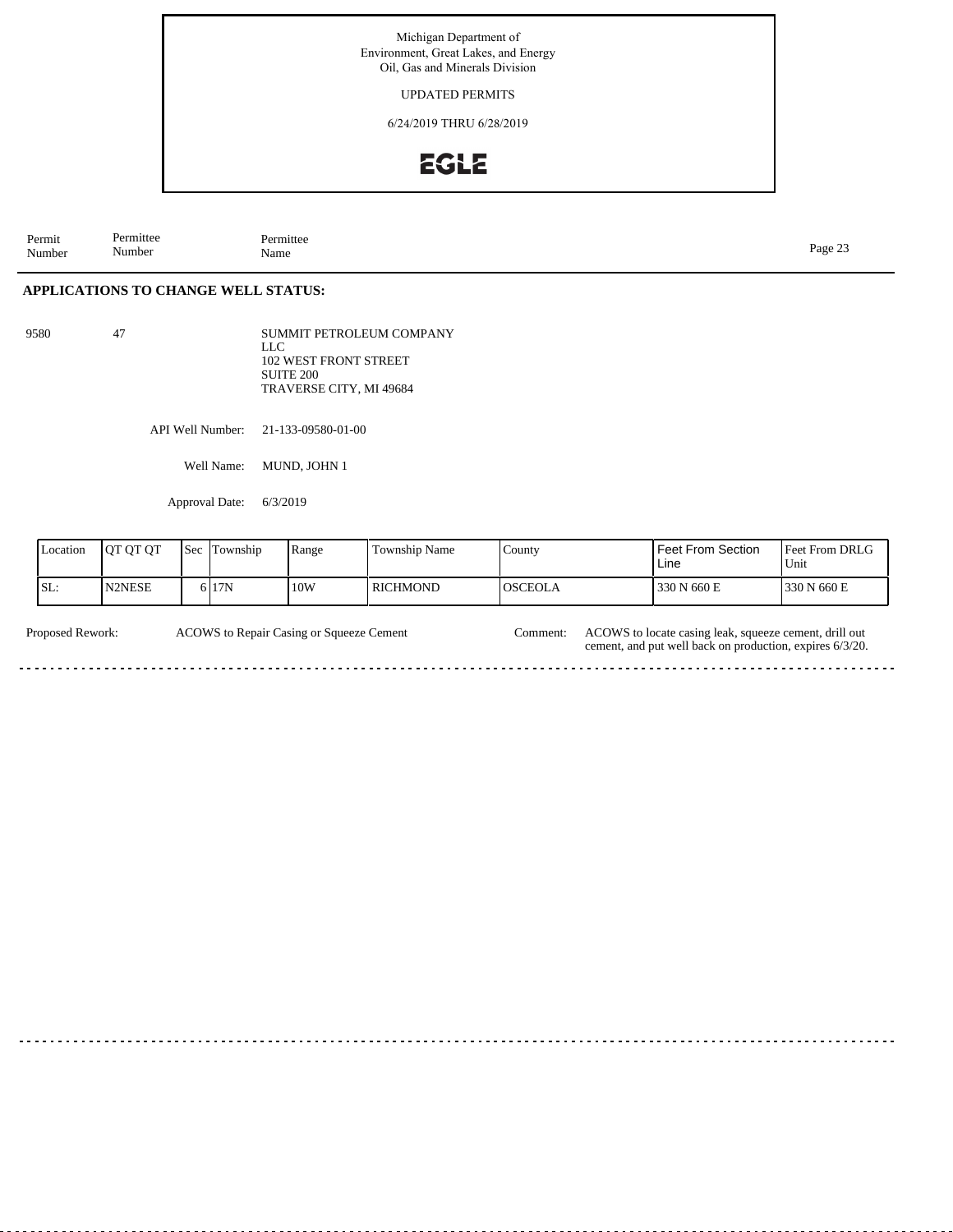## UPDATED PERMITS

6/24/2019 THRU 6/28/2019

# **EGLE**

| Permit<br>Number | Permittee<br>Number | Permittee<br>Name                |                                                                   |                             |                           |                                                              | Page 24                |
|------------------|---------------------|----------------------------------|-------------------------------------------------------------------|-----------------------------|---------------------------|--------------------------------------------------------------|------------------------|
| 29653            | 7772                | Suite 300                        | 12012 Wickchester<br>Houston, TX 77055 USA                        | LAMBDA ENERGY RESOURCES LLC |                           |                                                              |                        |
|                  |                     | API Well Number:                 | 21-137-29653-00-00                                                |                             |                           |                                                              |                        |
|                  |                     | Well Name:                       | STATE BAGLEY 1-24                                                 |                             |                           |                                                              |                        |
|                  |                     | Approval Date:                   | 6/17/2019                                                         |                             |                           |                                                              |                        |
| Location         | QT QT QT            | Sec Township                     | Range                                                             | Township Name               | County                    | Feet From Section<br>Line                                    | Feet From DRLG<br>Unit |
| SL:              | <b>NENESE</b>       | $24$ 30N                         | 3W                                                                | <b>BAGLEY</b>               | <b>OTSEGO</b>             | 460 N 460 E                                                  | 460 N 460 E            |
| Proposed Rework: |                     | ACOWS to Continue Drilling - HDH |                                                                   |                             | Comment:<br>6/17/20.      | ACOWS to drill an open hole lateral in the Niagaran, expires |                        |
| 38286            | 6310                |                                  | CORE ENERGY LLC<br>1011 NOTEWARE DRIVE<br>TRAVERSE CITY, MI 49686 |                             |                           |                                                              |                        |
|                  |                     | API Well Number:<br>Well Name:   | 21-137-38286-00-00<br>JANIK & STEVENS 3-11                        |                             | True Vertical Depth: 5980 |                                                              |                        |
|                  |                     | Approval Date:                   | 5/29/2019                                                         |                             |                           |                                                              |                        |
| Location         | QT QT QT            | Sec Township                     | Range                                                             | Township Name               | County                    | <b>Feet From Section</b><br>Line                             | Feet From DRLG<br>Unit |
| SL:              | <b>NESESE</b>       | 11 30N                           | 3W                                                                | <b>BAGLEY</b>               | <b>OTSEGO</b>             | 1132 S 592 E                                                 |                        |
| BHL:             | <b>NWSESE</b>       | 11 30N                           | 3W                                                                | <b>BAGLEY</b>               | <b>OTSEGO</b>             | 734 S 830 E                                                  | 586 N 490 W            |
| Proposed Rework: |                     | ACOWS to Oil Producing Well      |                                                                   |                             | Comment:                  | ACOWS to convert well from an observation well to an oil     |                        |

<u>a a a a a a a a a a</u>

producing well, expires 5/29/20.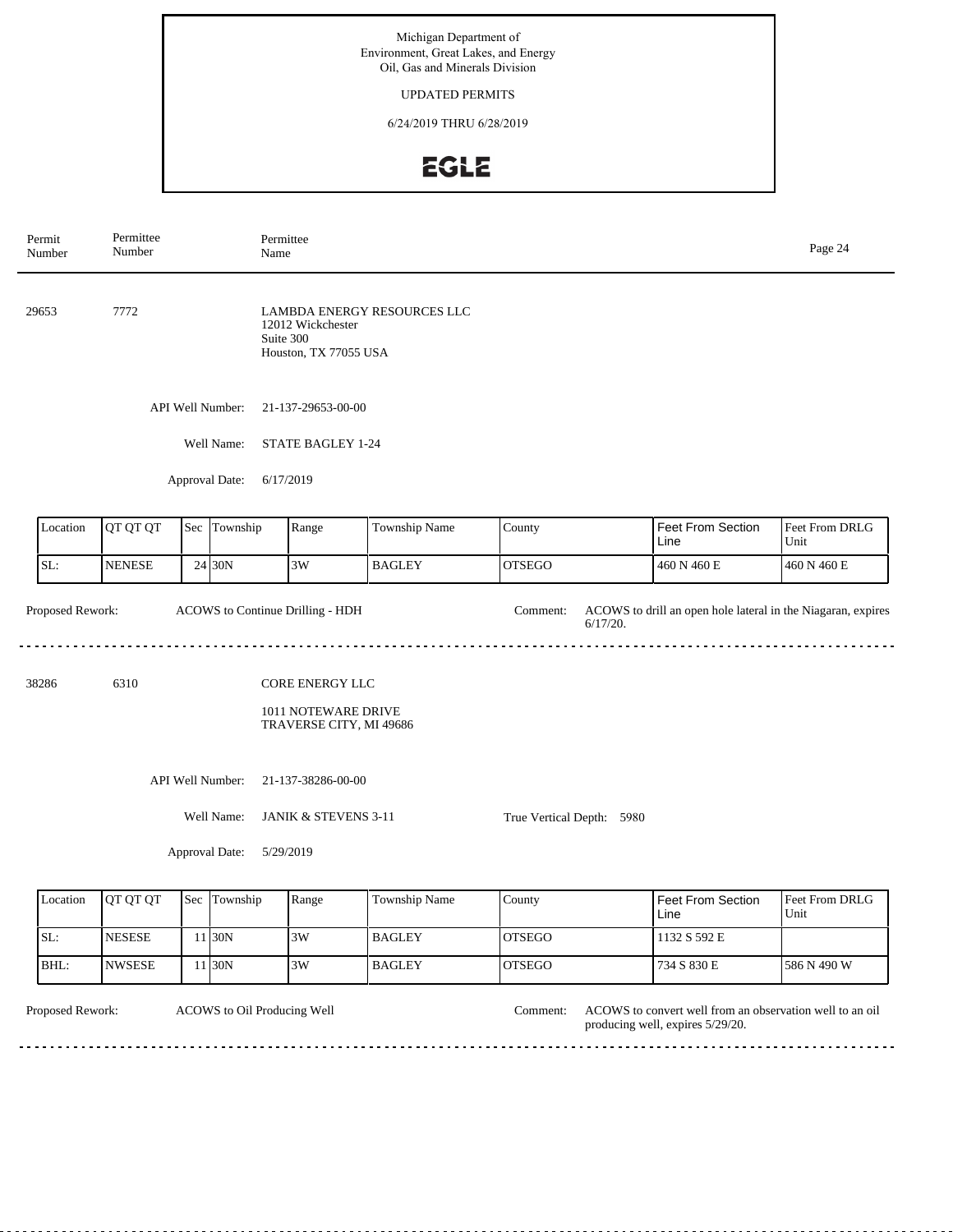UPDATED PERMITS

6/24/2019 THRU 6/28/2019

## **EGLE**

Permit Number Permittee Number Permittee<br>Name Page 25<br>Name Page 25

## **RECORD OF CHANGE OF WELL STATUS:**

5953 H L BROWN OPERATING LLC 300 WEST LOUISANA PO BOX 2237 MIDLAND, TX 79702

API Well Number: 21-007-36758-00-00

Well Name: SNOWPLOW 1-5

Change Date: 6/6/2019

| Location         | QT QT QT      | Sec | Township                   | Range                                                   | Township Name                      | County                          | <b>Feet From Section</b><br>Line                         | Feet From DRLG<br>Unit |  |  |  |
|------------------|---------------|-----|----------------------------|---------------------------------------------------------|------------------------------------|---------------------------------|----------------------------------------------------------|------------------------|--|--|--|
| SL:              | <b>SESWNW</b> |     | 5 29N                      | 5E                                                      | <b>OSSINEKE</b>                    | <b>ALPENA</b>                   | 467 S 1117 W                                             | 467 S 1117 W           |  |  |  |
| Proposed Rework: |               |     | Reworked for Miscellaneous |                                                         |                                    | Comment:<br>acidized new perfs. | RCOWS for setting CIBP 5528', perfed at 5460'-5474', and |                        |  |  |  |
| 29791            | 7772          |     |                            | 12012 Wickchester<br>Suite 300<br>Houston, TX 77055 USA | <b>LAMBDA ENERGY RESOURCES LLC</b> |                                 |                                                          |                        |  |  |  |
|                  |               |     | API Well Number:           | 21-055-29791-01-00                                      |                                    |                                 |                                                          |                        |  |  |  |
|                  |               |     | Well Name:                 | WOLF & OLSZEWSKI 2-17 HD1                               |                                    | True Vertical Depth: 6100       |                                                          |                        |  |  |  |
|                  |               |     | Change Date:               | 6/7/2019                                                |                                    |                                 |                                                          |                        |  |  |  |
| Location         | QT QT QT      | Sec | Township                   | Range                                                   | Township Name                      | County                          | Feet From Section<br>Line                                | Feet From DRLG<br>Unit |  |  |  |
| SL:              |               |     | $17$ 25N                   | 11W                                                     | <b>MAYFIELD</b>                    | <b>GRAND TRAVERSE</b>           | 1786 N 2516 E                                            | $\mathbf{0}$           |  |  |  |
| BHL:             | <b>SESWNE</b> |     | $17$ 25N                   | 11W                                                     | <b>MAYFIELD</b>                    | <b>GRAND TRAVERSE</b>           | 2055 N 1795 E                                            | 1884 S 479 E           |  |  |  |

<u>. . . . . . . . . . . . . . . . .</u>

<u>. . . . . . . . .</u>

Proposed Rework: Reworked to Continue Drilling - HDH Comment: RCOWS documenting the drilling of the HD1 well.

<u>. . . . . . . .</u>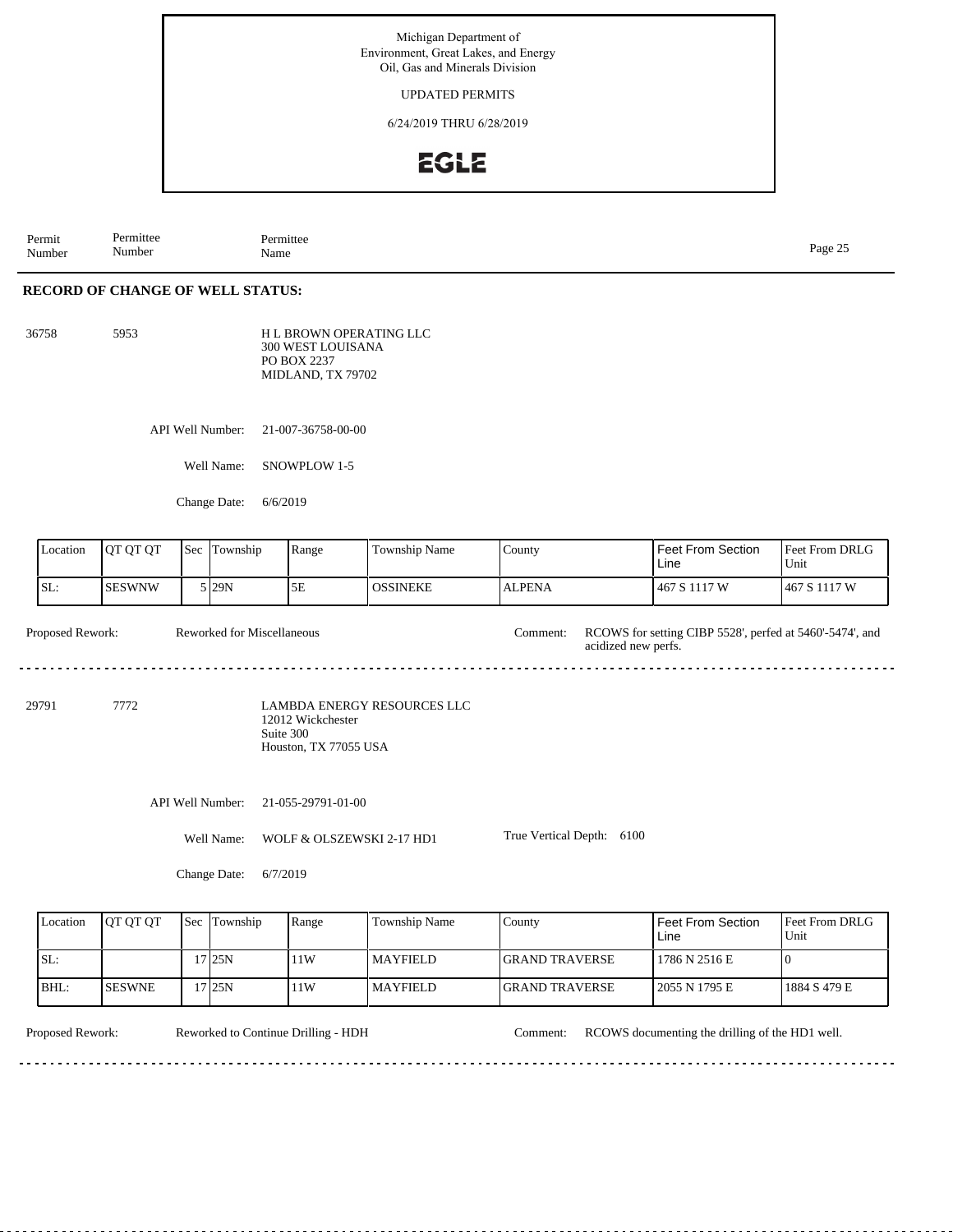### UPDATED PERMITS

6/24/2019 THRU 6/28/2019

# EGLE

| Permit<br>Number | Permittee<br>Number |     |                  | Permittee<br>Name                                           |                                                                                                                     |                              |  |                           |                                                  | Page 26                |  |  |
|------------------|---------------------|-----|------------------|-------------------------------------------------------------|---------------------------------------------------------------------------------------------------------------------|------------------------------|--|---------------------------|--------------------------------------------------|------------------------|--|--|
| 61297            | 6312                |     |                  |                                                             | ARBOR OPERATING LLC<br>TRAVERSE CITY, MI 49684                                                                      | 104 S UNION STREET SUITE 202 |  |                           |                                                  |                        |  |  |
|                  |                     |     | API Well Number: |                                                             | 21-055-39426-03-00                                                                                                  |                              |  |                           |                                                  |                        |  |  |
|                  |                     |     | Well Name:       | STATE GRANT & SVEC 1-9<br>True Vertical Depth: 5528<br>HD1A |                                                                                                                     |                              |  |                           |                                                  |                        |  |  |
| Change Date:     |                     |     |                  | 6/2/2019                                                    |                                                                                                                     |                              |  |                           |                                                  |                        |  |  |
| Location         | QT QT QT            | Sec | Township         |                                                             | Range                                                                                                               | Township Name                |  | County                    | <b>Feet From Section</b><br>Line                 | Feet From DRLG<br>Unit |  |  |
| SL:              |                     |     | $9$ 25N          |                                                             | 12W                                                                                                                 | <b>GRANT</b>                 |  | <b>GRAND TRAVERSE</b>     | 2391 S 2145 E                                    |                        |  |  |
| BHL:             | <b>NWSENE</b>       |     | 9 25N            |                                                             | 12W                                                                                                                 | <b>GRANT</b>                 |  | <b>GRAND TRAVERSE</b>     | 1760 N 1156 E                                    | 850 S 1156 E           |  |  |
| Proposed Rework: |                     |     |                  |                                                             | Reworked to Continue Drilling - HDH                                                                                 |                              |  | Comment:                  | RCOWS docementing the drilling of the HD1A well. |                        |  |  |
| 61354            | 6498                |     |                  |                                                             | WOLVERINE GAS AND OIL<br>COMPANY OF MICHIGAN LLC<br>ONE RIVERFRONT PLAZA<br>55 CAMPAU, NW<br>GRAND RAPIDS, MI 49503 |                              |  |                           |                                                  |                        |  |  |
|                  |                     |     | API Well Number: | 21-077-62006-02-00                                          |                                                                                                                     |                              |  |                           |                                                  |                        |  |  |
|                  |                     |     | Well Name:       | CLOUGH 29-1B                                                |                                                                                                                     |                              |  | True Vertical Depth: 3607 |                                                  |                        |  |  |
|                  |                     |     | Change Date:     | 6/1/2019                                                    |                                                                                                                     |                              |  |                           |                                                  |                        |  |  |
| Location         | QT QT QT            | Sec | Township         |                                                             | Range                                                                                                               | Township Name                |  | County                    | Feet From Section<br>Line                        | Feet From DRLG<br>Unit |  |  |
| SL:              |                     | 29  |                  |                                                             |                                                                                                                     |                              |  | KALAMAZOO                 | 2431 S 100 E                                     |                        |  |  |

BHL: NENESE

29

Reworked to Perforate & Test Current Formation Comment:

<u>. . . . . . . . . . . .</u>

Proposed Rework: Reworked to Perforate & Test Current Formation Comment: RCOWS for adding perfs in the Trenton Fmn. (existing fmn.) and acid stimulation.

990 S 709 W

2317 S 624 E

KALAMAZOO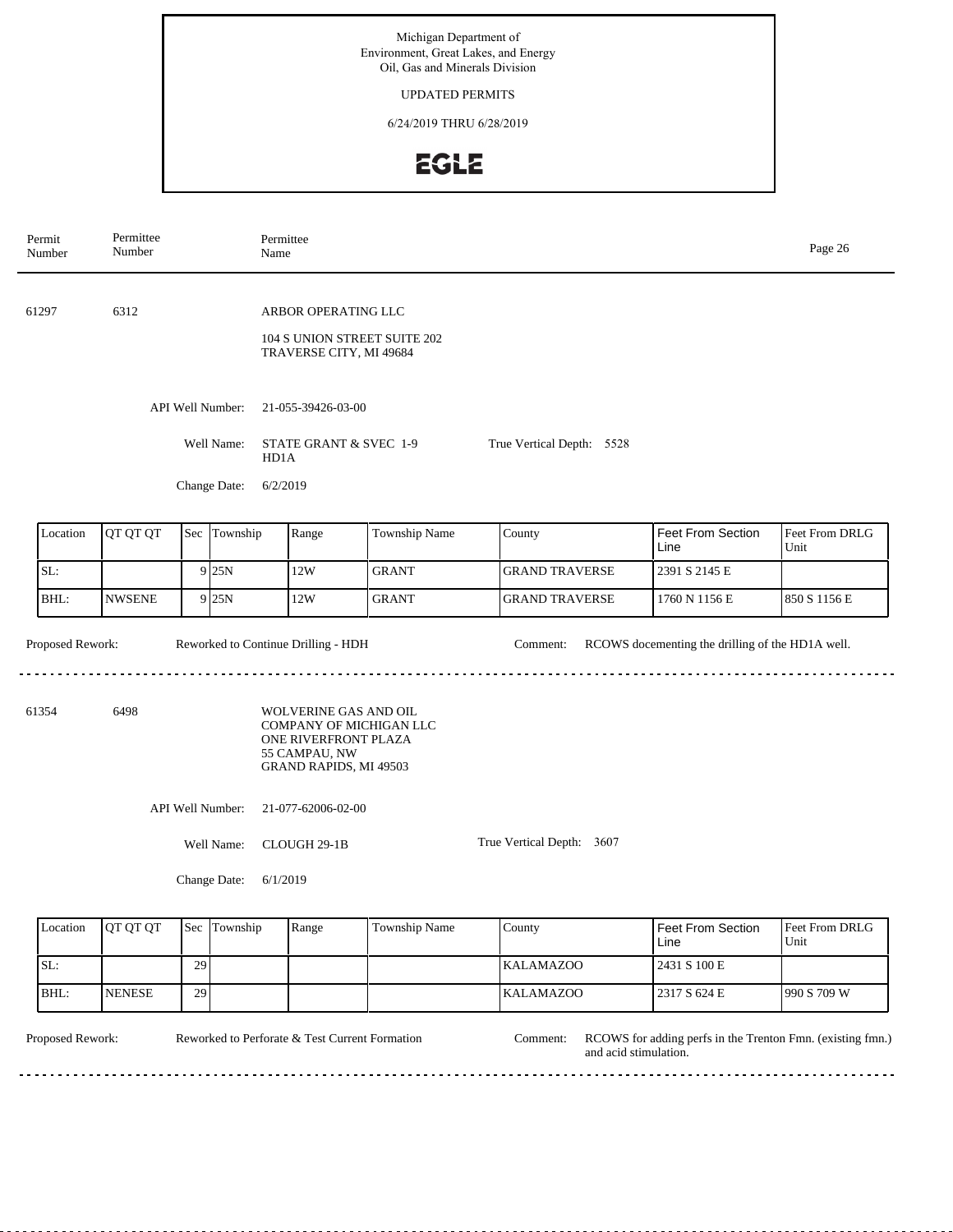## UPDATED PERMITS

6/24/2019 THRU 6/28/2019

# EGLE

 $\overline{\phantom{0}}$ 

|                                                                                                                     | Permit<br>Number                                                                                                                                  | Permittee<br>Number                                              |     | Permittee<br>Name |                                            |                             |                 |                           | Page 27                |  |  |
|---------------------------------------------------------------------------------------------------------------------|---------------------------------------------------------------------------------------------------------------------------------------------------|------------------------------------------------------------------|-----|-------------------|--------------------------------------------|-----------------------------|-----------------|---------------------------|------------------------|--|--|
|                                                                                                                     | 30164                                                                                                                                             | 7772                                                             |     | Suite 300         | 12012 Wickchester<br>Houston, TX 77055 USA | LAMBDA ENERGY RESOURCES LLC |                 |                           |                        |  |  |
|                                                                                                                     |                                                                                                                                                   | API Well Number:<br>21-101-30164-05-00                           |     |                   |                                            |                             |                 |                           |                        |  |  |
|                                                                                                                     |                                                                                                                                                   | Well Name:<br>FINK LASARGE 2-32 HD1<br>True Vertical Depth: 4600 |     |                   |                                            |                             |                 |                           |                        |  |  |
|                                                                                                                     |                                                                                                                                                   |                                                                  |     | Change Date:      | 5/21/2019                                  |                             |                 |                           |                        |  |  |
|                                                                                                                     | Location                                                                                                                                          | QT QT QT                                                         | Sec | Township          | Range                                      | Township Name               | County          | Feet From Section<br>Line | Feet From DRLG<br>Unit |  |  |
|                                                                                                                     | SL:                                                                                                                                               |                                                                  |     | 32 23N            | 15W                                        | <b>BEAR LAKE</b>            | <b>MANISTEE</b> | 1309 S 1780 E             |                        |  |  |
|                                                                                                                     | BHL:                                                                                                                                              | <b>SWSENE</b>                                                    |     | 32 23N            | 15W                                        | <b>BEAR LAKE</b>            | <b>MANISTEE</b> | 2286 N 761 E              | 957 N 761 E            |  |  |
| Proposed Rework:<br>Reworked to Continue Drilling - HDH<br>RCOWS documenting the drill of the HD1 well.<br>Comment: |                                                                                                                                                   |                                                                  |     |                   |                                            |                             |                 |                           |                        |  |  |
|                                                                                                                     | 4738<br>COBRA OIL AND GAS CORPORATION<br>57601<br>2201 KELL BOULEVARD<br>PO BOX 8206<br>WICHITA FALLS, TX 76307-8206                              |                                                                  |     |                   |                                            |                             |                 |                           |                        |  |  |
|                                                                                                                     |                                                                                                                                                   | API Well Number:<br>21-129-57601-00-00                           |     |                   |                                            |                             |                 |                           |                        |  |  |
|                                                                                                                     |                                                                                                                                                   | Well Name:<br><b>CLAYTON UNIT 14-31</b>                          |     |                   |                                            |                             |                 |                           |                        |  |  |
|                                                                                                                     |                                                                                                                                                   | Change Date:<br>9/14/2018                                        |     |                   |                                            |                             |                 |                           |                        |  |  |
|                                                                                                                     | Location                                                                                                                                          | QT QT QT                                                         |     | Sec Township      | Range                                      | Township Name               | County          | Feet From Section<br>Line | Feet From DRLG<br>Unit |  |  |
|                                                                                                                     | SL:                                                                                                                                               | <b>NESWSW</b>                                                    |     | $31$ 21N          | 4E                                         | <b>RICHLAND</b>             | <b>OGEMAW</b>   | 689 S 750 W               | 689 S 750 W            |  |  |
|                                                                                                                     | Proposed Rework:<br>Reworked to Perforate & Test Current Formation<br>RCOWS for new perfs added at 10936'-10962', and<br>Comment:<br>stimulation. |                                                                  |     |                   |                                            |                             |                 |                           |                        |  |  |